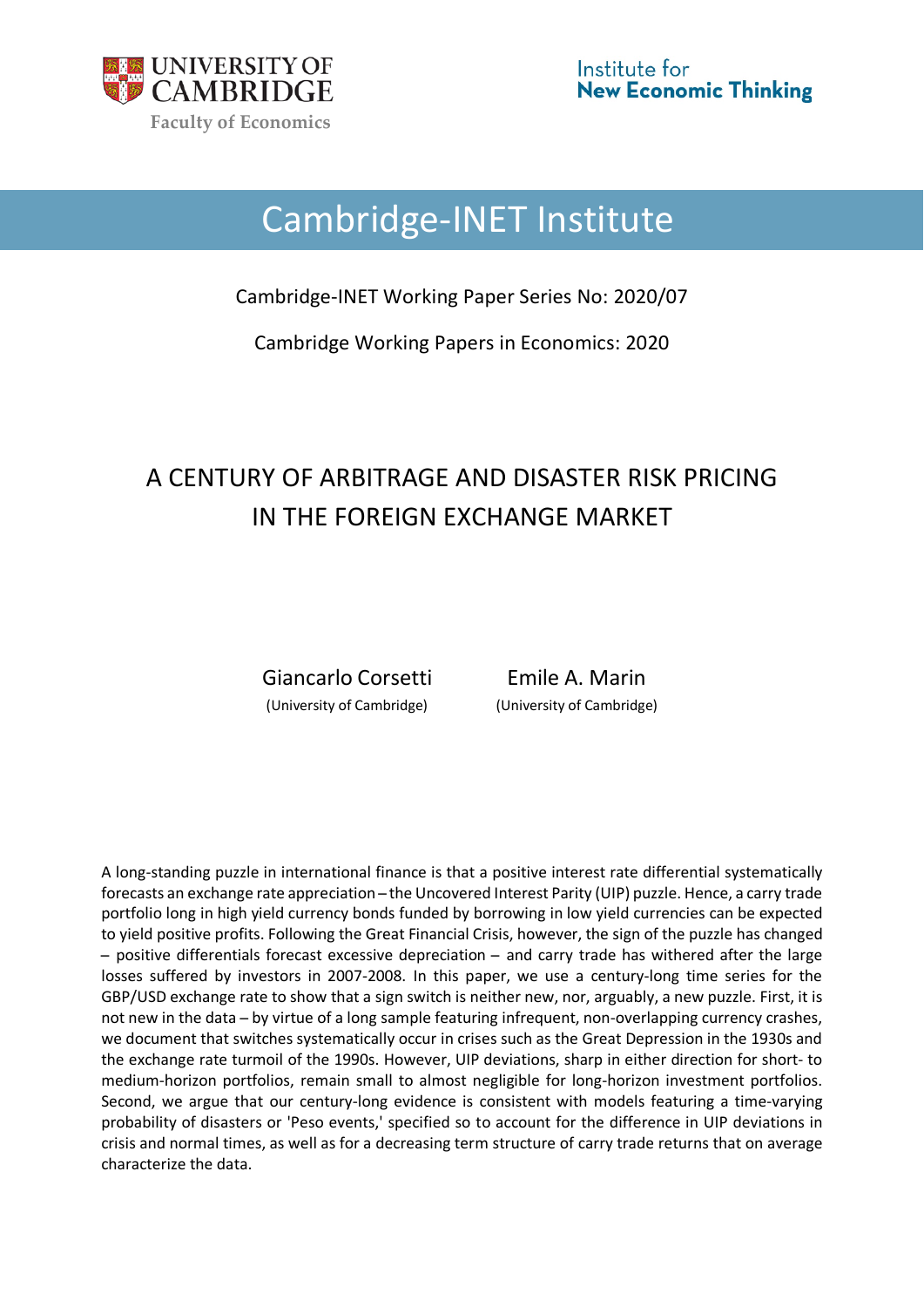# A century of arbitrage and disaster risk pricing in the foreign exchange market<sup>∗</sup>

Giancarlo Corsetti University of Cambridge and CEPR

Emile A. Marin University of Cambridge

March 11, 2020

#### Abstract

A long-standing puzzle in international finance is that a positive interest rate differential systematically forecasts an exchange rate appreciation—the Uncovered Interest Parity (UIP) puzzle. Hence, a carry trade portfolio long in high yield currency bonds funded by borrowing in low yield currencies can be expected to yield positive profits. Following the Great Financial Crisis, however, the sign of the puzzle has changed—positive differentials forecast excessive depreciation—and carry trade has withered after the large losses suffered by investors in 2007-2008. In this paper, we use a century-long time series for the GBP/USD exchange rate to show that a sign switch is neither new, nor, arguably, a new puzzle. First, it is not new in the data—by virtue of a long sample featuring infrequent, non-overlapping currency crashes, we document that switches systematically occur in crises such as the Great Depression in the 1930s and the exchange rate turmoil of the 1990s. However, UIP deviations, sharp in either direction for short- to medium-horizon portfolios, remain small to almost negligible for long-horizon investment portfolios. Second, we argue that our centurylong evidence is consistent with models featuring a time-varying probability of disasters or 'Peso events,' specified so to account for the difference in UIP deviations in crisis and normal times, as well as for a decreasing term structure of carry trade returns that on average characterize the data.

JEL classification: F31, F41, G15 Keywords: Uncovered Interest Parity, Peso Problem, Great Depression, Currency Crises, Carry Trade, Fama Puzzle

<sup>∗</sup>Giancarlo Corsetti: gc422@cam.ac.uk; Emile Marin: eam65@cam.ac.uk. We thank Simon Lloyd for useful discussions. We thank the Bank for International Settlement and the Federal Reserve Bank of New York for hospitality when working on this paper. We acknowledge support by the Cambridge INET institute and the Keynes Fund at Cambridge University.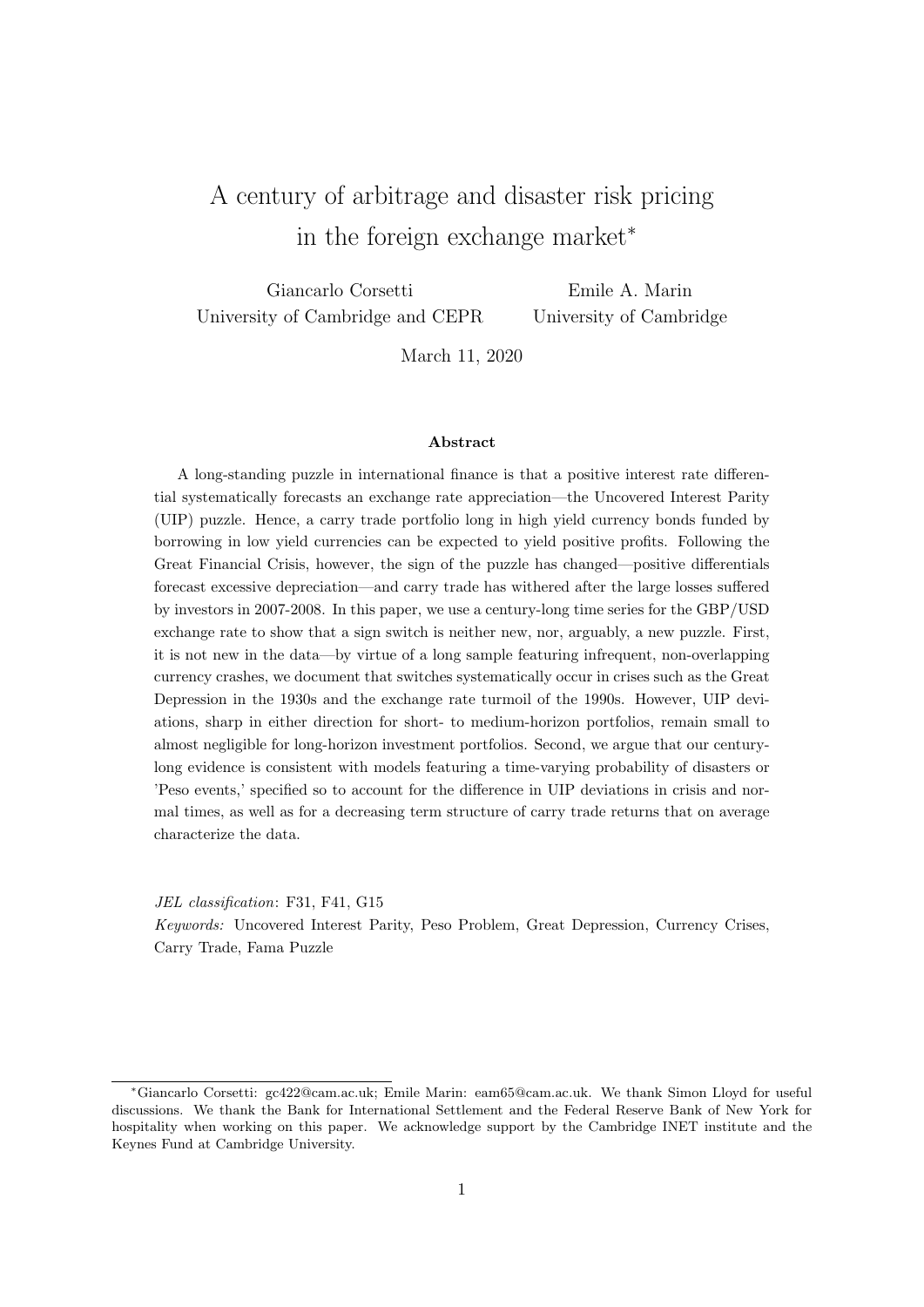#### 1 Introduction

The Uncovered Interest Parity (UIP) hypothesis is one of the defining building blocks of international finance, and its failure to hold in the data has created a long standing puzzle. In its simplest formulation, the UIP hypothesis states that nominal interest rate differentials across currencies should forecast expected exchange rate movements: investing in a currency that is expected to lose value over, say, the next three months should require higher three month nominal interest rates. However, running the [Fama](#page-16-0) [\(1984\)](#page-16-0) regression (changes in exchange rates regressed on interest differentials), researchers and practitioners have long found that the "Fama coefficient" (the coefficient on nominal rate differentials) is generally not close to one as is predicted by the UIP. Rather, based on analyses of samples including mostly advanced countries in a period preceding the global financial crisis, the coefficient is non-positive and close to -1, therefore, positive differentials forecast appreciation. Recently, it has been noted that this well-documented result breaks down during the Global Financial Crisis. After 2007, the coefficient turns positive and larger than 1, motivating Bussière et al.  $(2018)$  to claim that we now have a 'new Fama puzzle'. We are led to ask: is the new Fama puzzle really new, or rather, has the post-2007 evidence called attention to a pattern that, while present in the historical data, was not noted before? Most importantly, is this switch consistent with leading explanations of the puzzle in the literature as a unified analytical framework?

In this paper we address these questions, first, by presenting historical data on the USD-GBP currency pair, to obtain a long time series with desirable properties (e.g., relatively free capital mobility between the countries issuing the two currencies) delivering novel empirical evidence; and, second, by drawing on the literature on the "Peso problem", to explain this evidence and gain insight on the role disaster risk in driving return from arbitrage in the international financial markets.

Our main contributions are as follows. On empirical grounds, we show that the reversals in the UIP anomaly are recurrent around periods of severe crises. In our time series, these periods include not only the 1930s and the post-2007 years, but also the early to mid-1990s, when Europe was shaken by a systemic currency crisis that led to the withdrawal of the sterling pound from the European Monetary System. Furthermore, thanks to the length of our time series, we document the dynamics of exchange rates and excess currency returns in anticipation, during, and in the aftermath of Peso events. We stress the importance of a long empirical sample in validating any model based on rare events. The presence of distinct, non-overlapping peso events, decades apart from each other, provides us with the statistical power to test the UIP condition in sub samples, and enable us to compare returns on short and long-maturity carry trade (i.e., the term-structure of carry trade) across these events.

Based on this evidence, we argue that the 'UIP puzzle' should be articulated along three key empirical dimensions, to account for the fact that the Fama coefficient varies systematically both across normal and crisis periods, and depending on the investment horizons employed in the analysis. Synthetically, the Fama coefficient is:

1. significantly below unity and typically non-positive for investment horizons up to 5-7 years,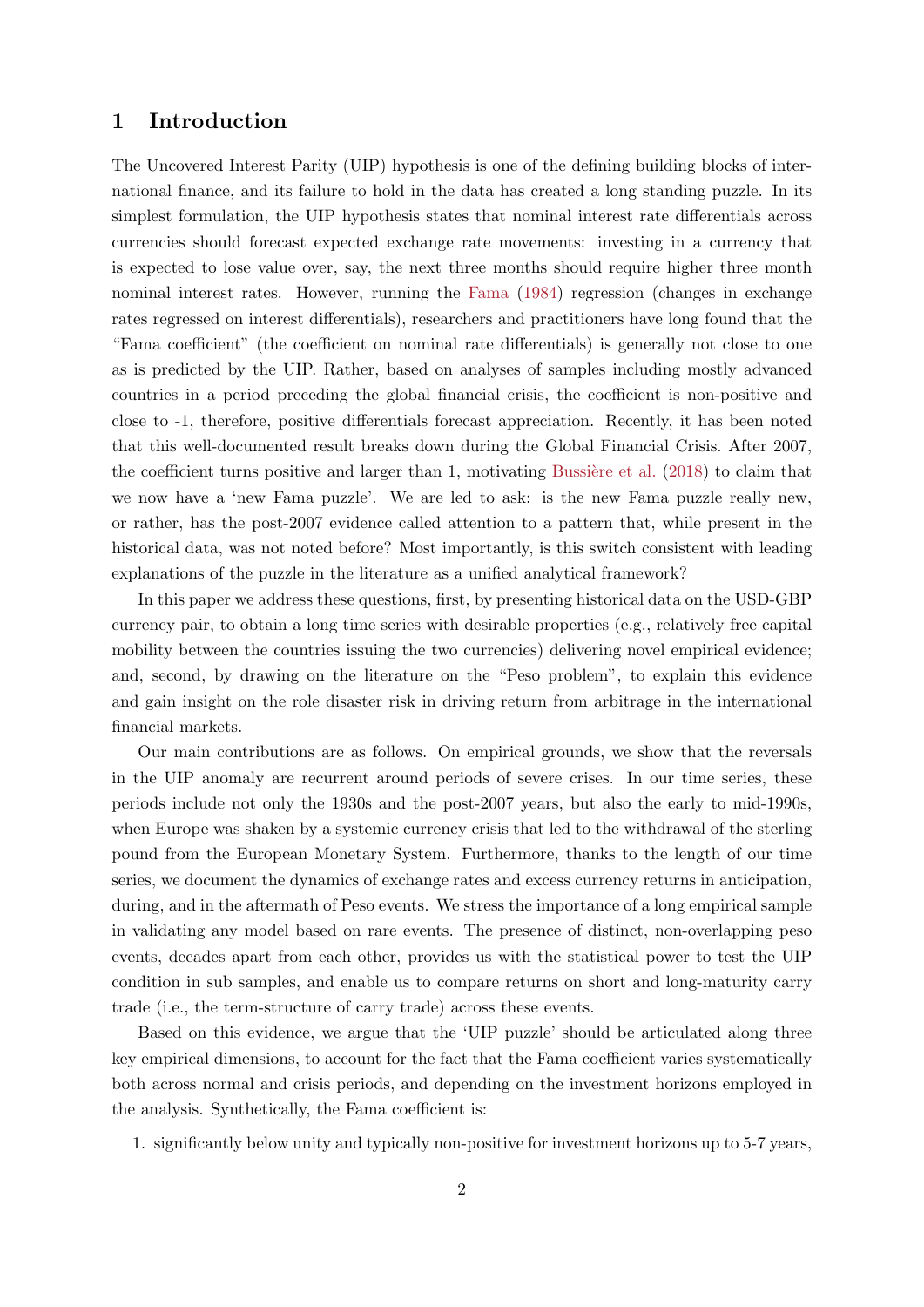as stressed by the textbook treatment of the UIP puzzle, in normal times;

- 2. positive, and significantly above unity during crises;
- 3. on average, closer to unity for long than for short and medium-term investment horizons, across both normal and crisis times.

The above implies that carry trade profits are, on average, positive for short and medium investment horizons, negative during crises, and small (in annualised terms) for long investment horizons. Together, the first and third feature of the data further imply that, in normal times, the terms structure of carry trade return is on average downward sloping: annualised returns to short maturity portfolio are higher than the corresponding returns to long maturity portfolios.<sup>[1](#page-3-0)</sup> Throughout the analysis, we define "normal times" as periods in which business cycle movements are neither associated with financial crises, nor give rise to abnormally large and persistent downturns.

On theoretical grounds, we show that this evidence lends empirical support to models drawing on the Peso problem and disaster risk literature, and featuring a time-varying probability of extreme events. We derive conditions on the process driving this probability such that the model is able predict systematic sign reversals of the Fama coefficient during disaster, as well as the average term structure of carry trade profits. We stress that, to inform our theoretical framework, we also use information on the realised exchange rate dynamics during and after Peso events—in this respect, we deviate from existing studies of disaster risk, that typically take an ex-ante perspective focusing on the implications for exchange rate determination before disasters occur.

Our analysis has at least one relevant implication for policy. It has been argued that the sign reversal in the UIP regression after 2007 can be attributed to unconventional monetary policy, see e.g [Stavrakeva and Tang](#page-17-0) [\(2018\)](#page-17-0). The crises in our sample, in the 1930s, the 1990s and the recent Global Financial Crisis, are all characterized by a sign reversal, but also by quite different stabilization policy regimes. We take this as evidence that reversals cannot be systematically associated to unconventional monetary policy—nothing close to QE was implemented in the 1930s.

Our work relates to the literature analyzing disaster risk in a historical perspective, as in [Barro](#page-16-2) [\(2006\)](#page-16-2). We build on a classical strand of literature on 'Peso' events, as studied in [Burnside et al.](#page-16-3) [\(2011\)](#page-16-3) and later surveyed in [Engel](#page-16-4) [\(2014\)](#page-16-4), but allow for time-varying disaster probabilities as in [Gabaix](#page-17-1) [\(2012\)](#page-17-1) and [Gourio](#page-17-2) [\(2012\)](#page-17-2). The disaster risk literature highlights that the possibility of rare events gives rise to risk premia, thus the UIP anomaly holds even in samples which feature disaster events. Time variation in the UIP coefficient in relation to the terms structure of interest rates has been recently studied by [Lloyd and Marin](#page-17-3) [\(2019\)](#page-17-3), while the term structure of carry trade has been brought to focus in the literature by [Lustig et al.](#page-17-4)

<span id="page-3-0"></span><sup>&</sup>lt;sup>1</sup>It is worth noting that, even if the Fama coefficient is close to one, ruling out pure Carry Trade excess returns, excess returns on arbitrage portfolios may still be high, if driven by factors uncorrelated with the interest rate differential.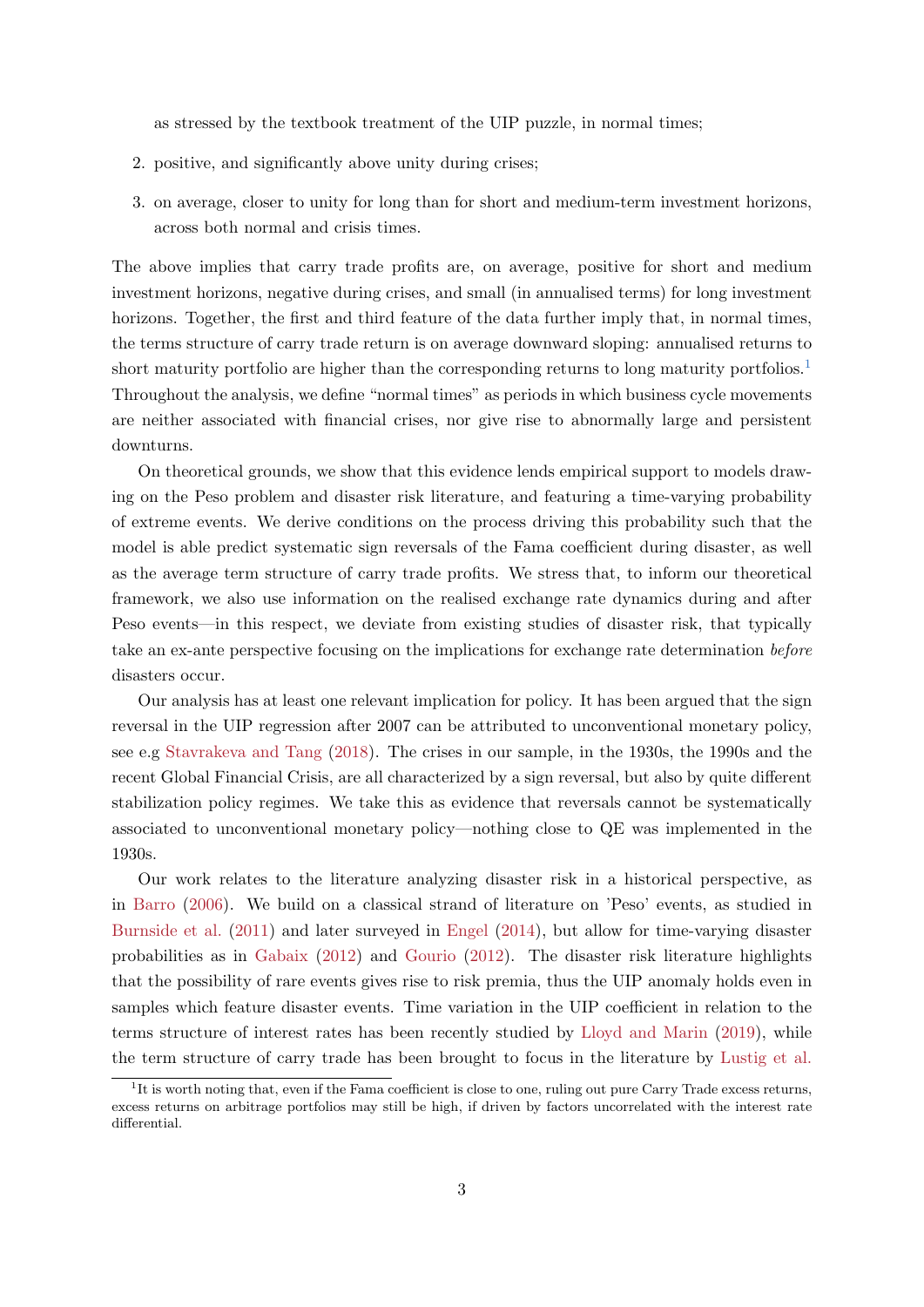[\(2019\)](#page-17-4). An instance of an early study detecting systematic changes in the Fama coefficient is [Flood and Rose](#page-17-5) [\(2002\)](#page-17-5).

In section 2 we detail the data we use and highlight our main empirical results. In section 3 we present a simple framework with time-varying disaster risk which captures our key stylized facts. Section 4 concludes.

## 2 The new Fama puzzle is hundred year old

#### 2.1 Data and methodology.

We use monthly data from the Global Financial Database on U.S. and U.K. 3 month and 10 year government bond yields, as well as the end of month USD/GBP nominal exchange rate for the period 1920 January to 2016 December. While our sample is constrained by historical data availability, we should stress an advantage of focusing on the country pair U.S. and U.K., that is, capital flows between the two remained relatively free during the 1930s.

We estimate the following regression by ordinary least squares:

<span id="page-4-1"></span>
$$
e_{t+\kappa} - e_t = \beta_{0,\kappa} + \beta_{1,\kappa} (i_{t,\kappa} - i_{t,\kappa}^{\$})
$$
\n(1)

where  $e_{t+\kappa} - e_t$  is the log realised  $\kappa$ - month exchange rate change (a positive change corresponds to a GBP depreciation) and  $(i_{t,\kappa} - i_{t,\kappa}^{\$})$  is the difference between the log  $\kappa$ -month UK yield and the corresponding US bond yield. The coefficient  $\beta_{1,\kappa}$  in the above regression is customarily referred to as the Fama coefficient. Since we are interested in time variation in this coefficient, we estimate the above regression using rolling windows of 5 years for  $\kappa = 3$  month regressions and 30 years for analogous  $\kappa = 10$  year regressions:<sup>[2](#page-4-0)</sup> A rolling window estimation allows us to exploit the length of our time-series and independently estimate the coefficient  $\beta_1$ in samples which do not contain crises and samples which do. Additionally, we borrow from [Lloyd and Marin](#page-17-3) [\(2019\)](#page-17-3) and overlay our results against an indicator variable that takes a value of 1 following a U.S. yield curve inversion, and maintains this value until the end of the corresponding NBER recession. This allows us to study UIP dynamics during recessions from the moment they are priced into domestic bonds. In all the figures below, for each recession, we will mark this time span with a shaded area.

Arbitrage in the 1930's. The 1930s are of particular interest to us because UIP dynamics (sign and magnitude of deviations) as well as macro conditions and market sentiments, are somewhat comparable with the period following the financial crisis in 2008. However, the UIP condition can only be expected to hold if capital is allowed to flow freely across countries. For this reason, we dig into the history of US-UK capital flows over that period and investigate whether the conditions for the UIP to hold are verified. Drawing on the literature, see, e.g.,

<span id="page-4-0"></span><sup>&</sup>lt;sup>2</sup>The results are very similar when considering variations in the size of the rolling windows. We ensure that the length of the window exceeds the maturity of the bond to account for the possibility that bonds are held to maturity.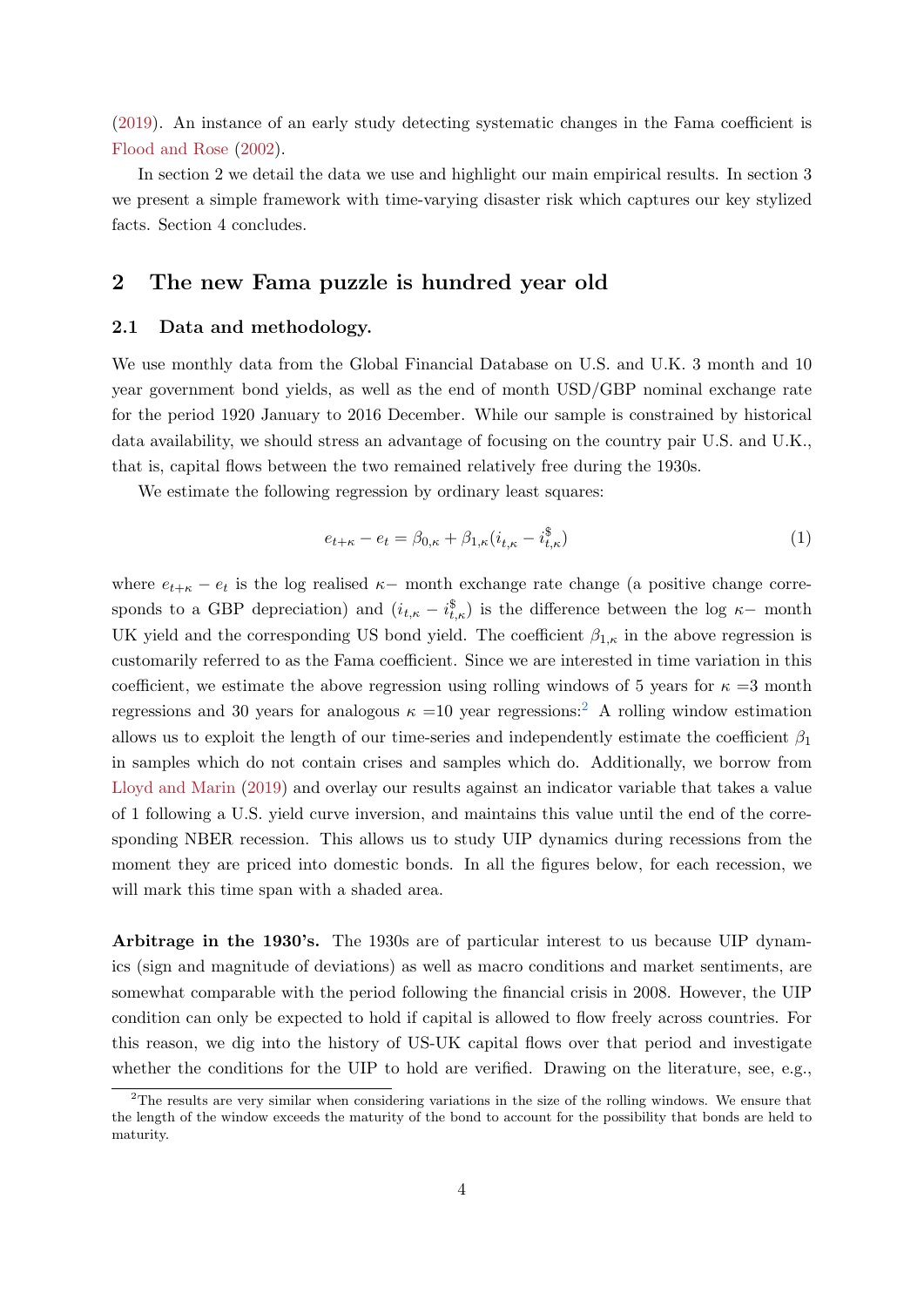[Ghosh and Qureshi](#page-17-6) [\(2016\)](#page-17-6) and [Feinstein et al.](#page-17-7) [\(2008\)](#page-17-7), one can roughly distinguish two periods. The first runs through the 1920s, following the Dawes Loan (1924) financing German recon-struction after the war.<sup>[3](#page-5-0)</sup> At the time, American banks entered a period of large international lending and capital ran from the US to overseas. Consistently, during the second half of the 1920's, the standard UIP anomaly is in play: a long position in the low yield currency would have earned slightly negative returns.

The second period coincides with the decade following the 1929 US stock market crash. This period is marked by a reversal of capital flows, with large inflows into the US. Importantly, the US government resisted the temptation to impose capital controls. By way of example, as late as 1937, Henry Morgenthau, the US Secretary of Treasury, wrote: "I am opposed to exchange control, except as a last resort. Frankly, I disapprove of exchange control."[4](#page-5-1) The US did use measures that could be classified as "macroprudential policies". As an important instance, the US doubled the reserve requirements for banks to offset inflationary pressures in 1936-37 but this did not stop the inflow, see the discussion in [Ghosh and Qureshi](#page-17-6) [\(2016\)](#page-17-6) concerning capital flows in the pre-Bretton Woods period.<sup>[5](#page-5-2)</sup>

#### 2.2 Evidence

Results from our rolling regressions are shown in Figure 1. The upper panel, Figure 1a, plots the Fama coefficient for short horizon investment; the lower panel, Figure 1b, for long horizon investment.[6](#page-5-3) Together, these panels provide evidence supporting our three-dimensional redefinition of the UIP puzzle.

Our first dimension states that the conventional view of the UIP anomaly, a Fama coefficient that is negative or close to zero, applies only for a short horizon investment and outside of crisis periods. This result, which characterizes a large part of our sample, is apparent in Figure 1a. We stress that the textbook UIP puzzle characterize both periods of expansion and downturns not associated with crises (see the corresponding shaded areas in the figure). Yet, the figure also vividly documents the reversal of the UIP anomaly during periods of great financial and economic stress, our second dimension. In particular, the reversal is a robust empirical finding dating back to the 1930s.

In Figure 1, the post-2007 currency market pattern mirrors that of the 1930s. In both periods, the reversal of the UIP occurs during a crisis with systemic global dimensions, where most advanced economies find themselves in a liquidity trap associated with financial and macroeconomic stress. It should be stressed that the reversal is very similar notwithstanding the significant differences in the policy response to the crisis. In the recent crisis, fiscal policy was,

<span id="page-5-1"></span><span id="page-5-0"></span><sup>&</sup>lt;sup>3</sup>This was a publicly endorsed but privately resourced loan from the US to Germany for war reconstructions. <sup>4</sup>Source: [Bloomfield](#page-16-5) [\(1950\)](#page-16-5).

<span id="page-5-2"></span><sup>5</sup>The Bretton Woods period refers to a fixed (fluctuations up to 1%) exchange rate regime negiotiated amongst the United States, Canada, Western European countries, Australia, and Japan in 1944, which was officially in place until 1971.

<span id="page-5-3"></span><sup>&</sup>lt;sup>6</sup>In Figure 1 and 2 we report results for our entire sample (1920-2016), including the decades after World Word II when, under the early Bretton Woods agreements, capital controls prevented cross border arbitrage. We abstract from analysing the Bretton Woods period in our discussion.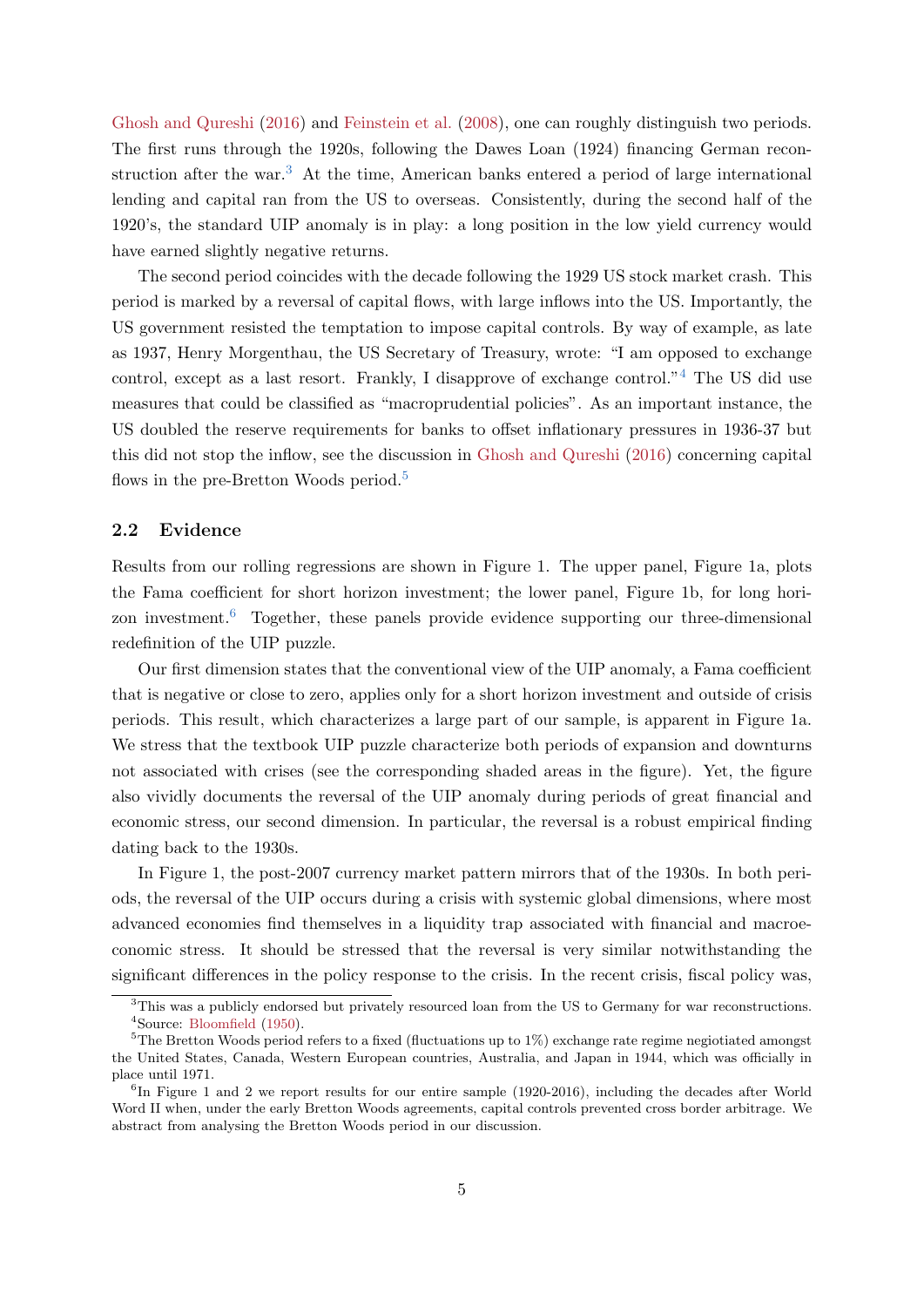at least initially, relaxed and central banks engaged in a number of non-conventional policies that sustained asset prices and kept liquidity provision abundant. In the 1930s, the fiscal and monetary response was quite conservative (see e.g. [Eichengreen and Temin](#page-16-6) [\(1997\)](#page-16-6) for a discussion). Based on the above evidence, it is hard to systematically attribute UIP reversals to unconventional monetary policy, or other recent policy and financial developments, which can only go so far in explaining the phenomenon. [7](#page-6-0)

While the similarity of currency market patterns in the 1930s and the GFC is apparent, the coefficient plot in Figure 1 also suggests that the UIP regression yields a positive UIP coefficient in the 90s, around another crisis. At the time, the currency turmoil in the European Monetary System marked the exit of the sterling pound from the exchange rate arrangement of European countries (see [Buiter et al.](#page-16-7) [\(1998\)](#page-16-7)). This is further evidence that a reversal of the UIP puzzle seems to be systematically associated with periods of crisis, and not to different (monetary) policy regimes.[8](#page-6-1) Monetary policy may nonetheless matter for the size of the Fama coefficient. Note that during crisis periods this coefficient reflects, inversely, the variance of the interest rate differential. The coefficient is very large in the 1930s and in the post 2007 period, when the yields on US and UK short bonds (3 month) converge and remain fairly stable as a result of monetary policy. It is smaller in the 1990s, when interest rates did not converge and their differential was much more variable. Other than these the three crisis periods (excluding the Bretton Woods era of fixed rates and controls), the conventional UIP puzzle, namely the excess appreciation of high yield currencies, is very robust.

Coming to the third dimension of our reformulation of the UIP puzzle, our historical evidence also squares a result emphasized by [Chinn and Meredith](#page-16-8) [\(2005\)](#page-16-8) for a sample of countries in recent decades. Violation of the UIP hypothesis, large and significant when assessed at investment horizons of business cycle frequencies (Figure 1a), actually becomes much smaller when the investment horizons is longer (greater than 5-7 years). Figure 1b plots the coefficient on yield differentials when we run our rolling-window regression model with 10 year yields. The figure shows that, irrespective of crisis periods (and excluding the period of capital controls under Bretton Woods), the coefficient of the yield differential is relatively stable over the sample, and much closer to unity compared to Figure 1a. This is also evidence that UIP reversals are relatively short-lived. These results are in line with the existing literature arguing that UIP holds 'better' over long-horizon, see Figure 1, [Chinn and Meredith](#page-16-8) [\(2005\)](#page-16-8) and [Engel](#page-16-9) [\(2016\)](#page-16-9) among others.

In our sample, the three crisis periods—the 1930s, the mid 1990s and the post-2008 period coincide with a sharp fall in carry trade returns, corresponding to currency crashes. Figure 2 presents the log five year non-annualized carry trade profits for two portfolios: one constructed with 3-month bonds held to maturity and a second one constructed with 10-year bonds. Both

<span id="page-6-0"></span><sup>&</sup>lt;sup>7</sup>In the same vein, one should note that, in general, monetary policy does not seem to have strong effects on carry trade profits in our sample as is the case of the strong (conventional) monetary policy tightening in the 70s and 80s.

<span id="page-6-1"></span><sup>&</sup>lt;sup>8</sup>Related to our observation, [Flood and Rose](#page-17-5) [\(2002\)](#page-17-5), using daily data for 23 countries, noted that during the crisis-strewn 1990s, the UIP condition was better supported in the data: "in the sense that the slope coefficient from a regression of exchange rate changes on interest differentials yields a positive coefficient."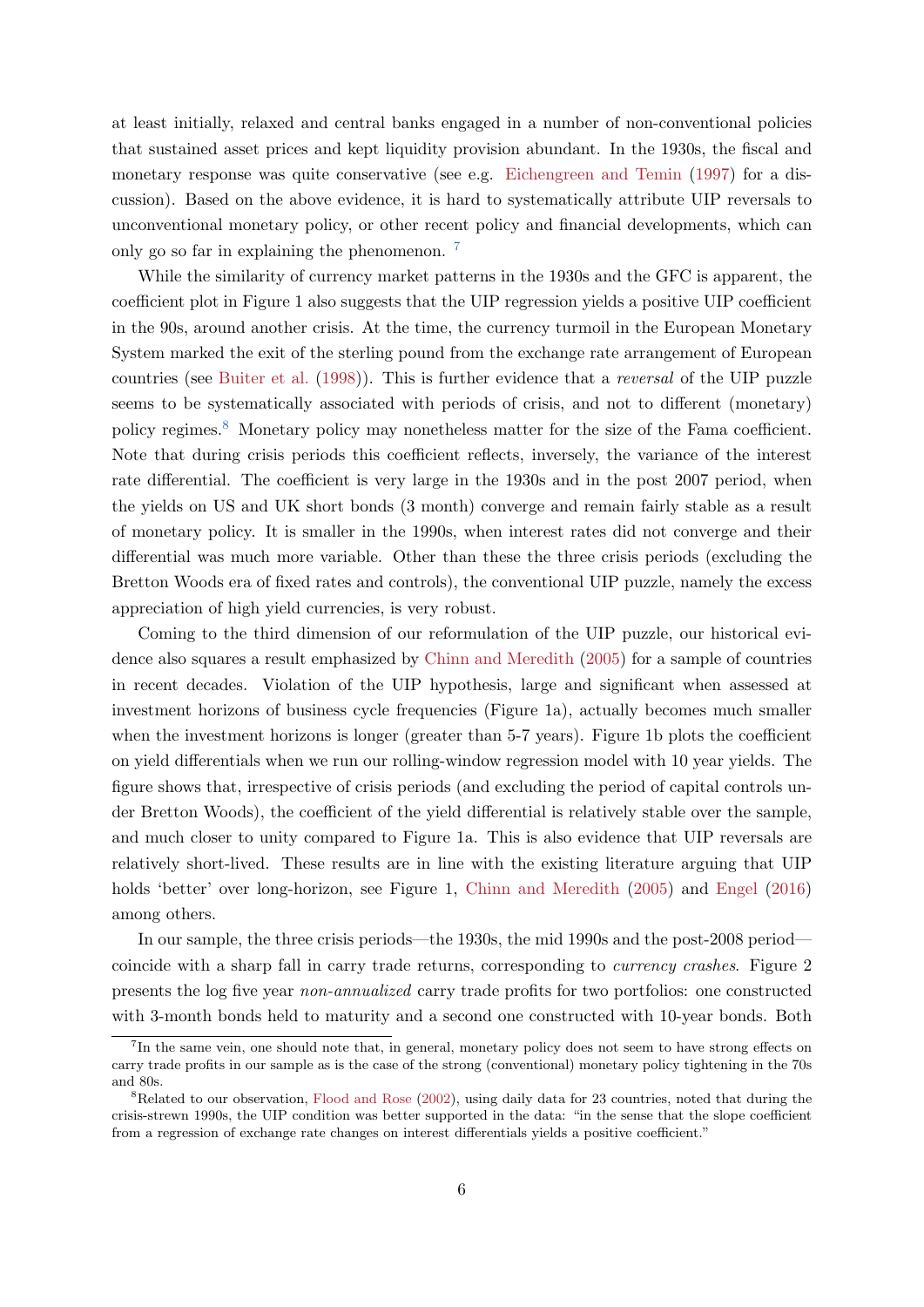

(a) 3-month interest rates, 5 year rolling window.



(b) 10-year interest rates, 30 year rolling window.

Figure 1: Source: Global Financial Database. Black line refers to rolling average of regression coefficient  $\beta_1$  on  $e_{t+1} - e_t = \beta_0 + \beta_1(i_{t,1} - i_t^*)$ , eq. 1. Dotted lines refer to 95% confidence intervals. The shaded black regions reflect periods which commence with a U.S. yield curve inversion and last until end of the corresponding NBER recession date.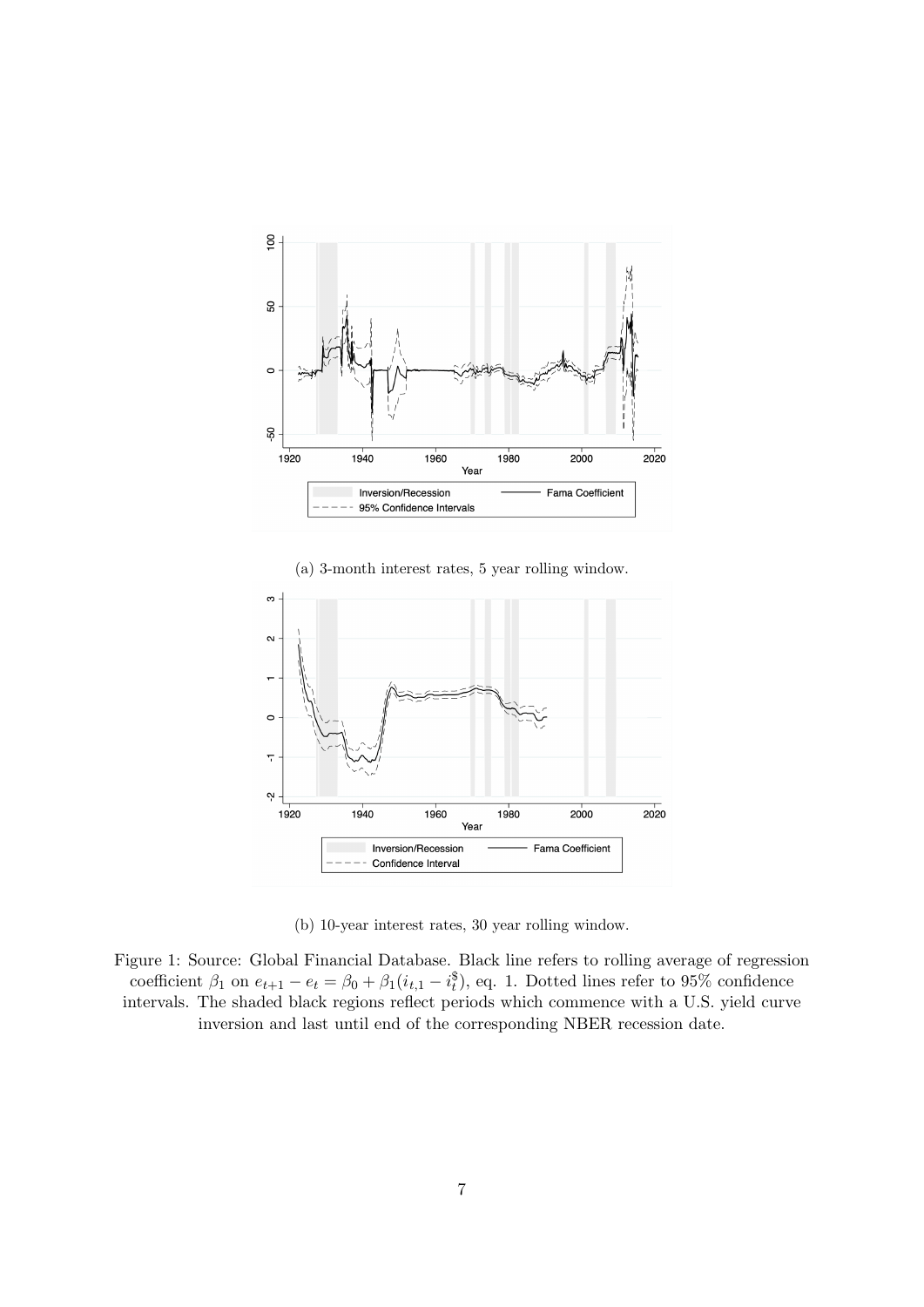consist of long positions in the high yield currency, are funded by shorting the low yield currency, and are rebalanced every 3 months. Short maturity carry trade profits are, as expected, mostly positive outside of crises but turn negative during periods of crises when the Fama coefficient exceeds one. Carry trade profits using long maturity bonds (10 years) held to maturity follow a similar pattern. Note that at the time of a currency crash, relative to the returns on the shortrun portfolios, the ex-post returns on long-run portfolios are larger in absolute (non-annualized) terms, but smaller once returns are annualised. These findings are consistent with the estimates of regression  $(1)$ . In the Appendix, we supplement our findings concerning annualised carry trade returns using post 1980 data, combining 1, 5 and 10 year bonds held to maturity.[10](#page-8-1)

There are a number of additional factors which may weigh on the returns to long-maturity carry trade more than on short-maturity carry trade. First, especially in periods of high and volatile inflation, investors holding long- maturity bonds must be compensated for expected inflation differentials (see e.g. [Piazzesi and Schneider](#page-17-8) [\(2007\)](#page-17-8)), contributing to both to the size and volatility of the returns. By way of example, inflation is 24% in the UK in 1975, while just over 9% in the U.S and this is reflected in large carry trade profits for that period. Second, as shown in [Lloyd and Marin](#page-17-3) [\(2019\)](#page-17-3) using data from [Du et al.](#page-16-10) [\(2018\)](#page-16-10), there is evidence that long maturity carry trade returns disproportionately reflect differences in liquidity/convenience vields.<sup>[11](#page-8-2)</sup> In the next section, we abstract from these considerations, to highlight the scope for time-varying disaster risk to rationalise the three dimensions of the UIP anomaly we have outlined above.

### 3 A Model with Disaster Risk

In light of our evidence, we now reconsider a leading explanation of the UIP puzzle which builds on the idea of disaster risk (see [Barro](#page-16-2) [\(2006\)](#page-16-2), [Gabaix](#page-17-1) [\(2012\)](#page-17-1) and [Gourio](#page-17-2) [\(2012\)](#page-17-2)), closely related to the international finance literature on the so-called "Peso problem" (see [Burnside](#page-16-3) [et al.](#page-16-3) [\(2011\)](#page-16-3)). In this section, we first show that, in a simple framework of rare disasters, a switch in the sign of the UIP coefficient arises naturally during a crisis (delivering the first two dimensions of the UIP anomaly). Second, we derive simple conditions under which a timevarying probability of disaster generates a decreasing term-structure of carry trade returns consistent with our empirical findings.

#### 3.1 Pricing low-probability disasters

In the tradition of international finance, a 'Peso event' can be defined as a low probability event in which a currency that trades at premium (i.e., it is associated with a high nominal risk-free interest rate) may suffer a large devaluation. An important later refinement of the

<span id="page-8-0"></span><sup>9</sup>Since the Fama regression in logs is scale invariant up to the constant, a coefficient approaching 1 for the 10 year maturity reflects lower annualised returns to long maturity carry trade.

<span id="page-8-1"></span><sup>&</sup>lt;sup>10</sup>The data in the appendix has the key advantage of referring to zero coupon bonds, see [Lloyd and Marin](#page-17-3) [\(2019\)](#page-17-3). Results are clearly comparable.

<span id="page-8-2"></span> $11$ See also [Engel and Wu](#page-16-11) [\(2018\)](#page-16-11).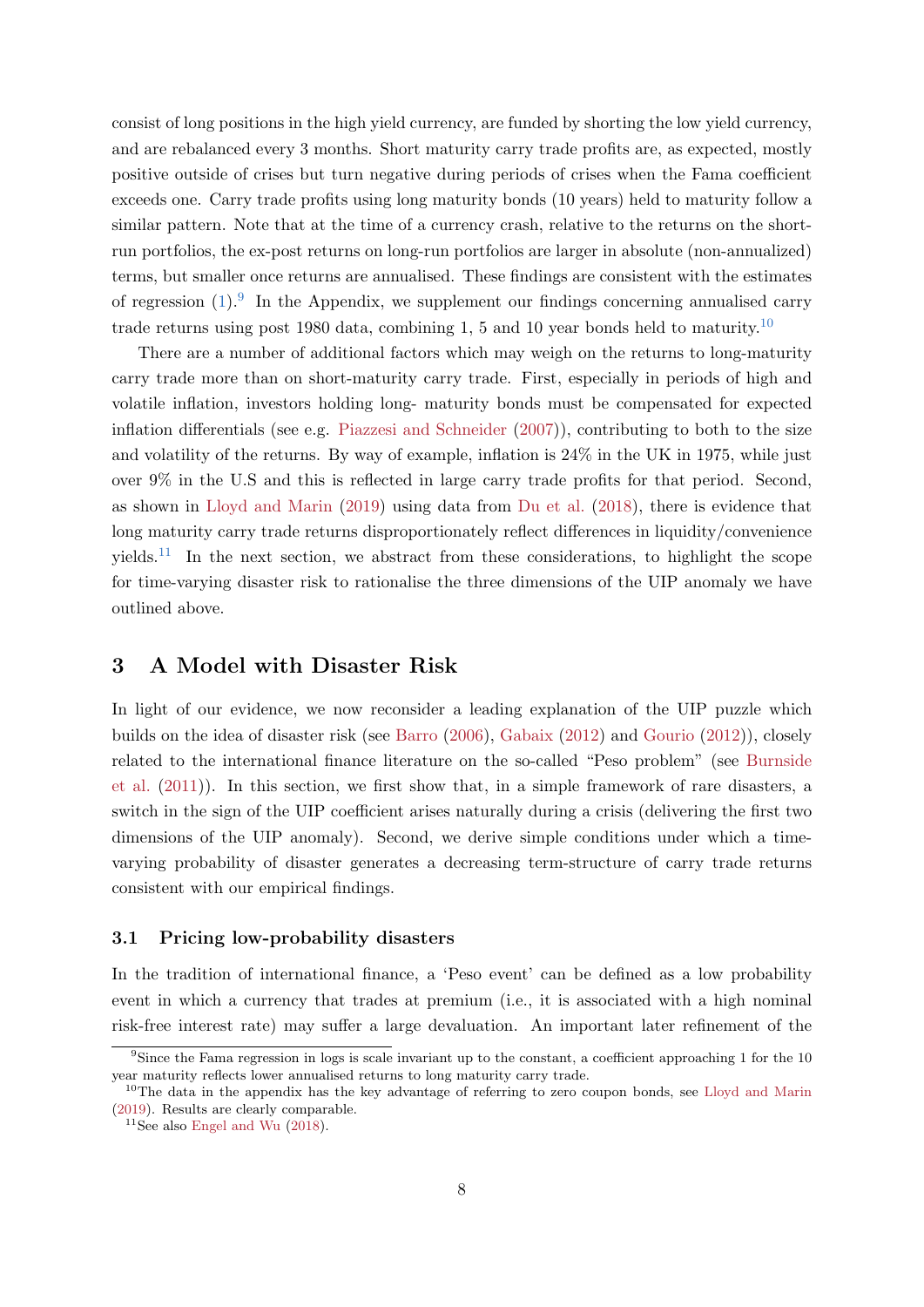



(b) 10-year interest rates

Figure 2: Source: Global Financial Database. Log, annualised, carry trade profits, unannualised, for a 3-month portfolio (a) and a 10-year portfolio (b), with three month rebalancing.

theory, stressed e.g. by [Burnside et al.](#page-16-3) [\(2011\)](#page-16-3), adds that a Peso event is characterized by a large increase in the marginal utility of the investors, as is the case in an economic "disaster" causing a fall in wealth and consumption. Under these conditions, if an investor has engaged in carry trade, i.e. borrowed in the low yield currency to invest in a high yield currency speculating on an expected appreciation, during a Peso event she/he will suffer a financial loss that is not only large, but also painful in terms of utility. While in most periods such an event may not occur, investors are wary of the possibility—hence they demand a premium which explains why the exchange rate in a country with high interest rate is still expected to appreciate.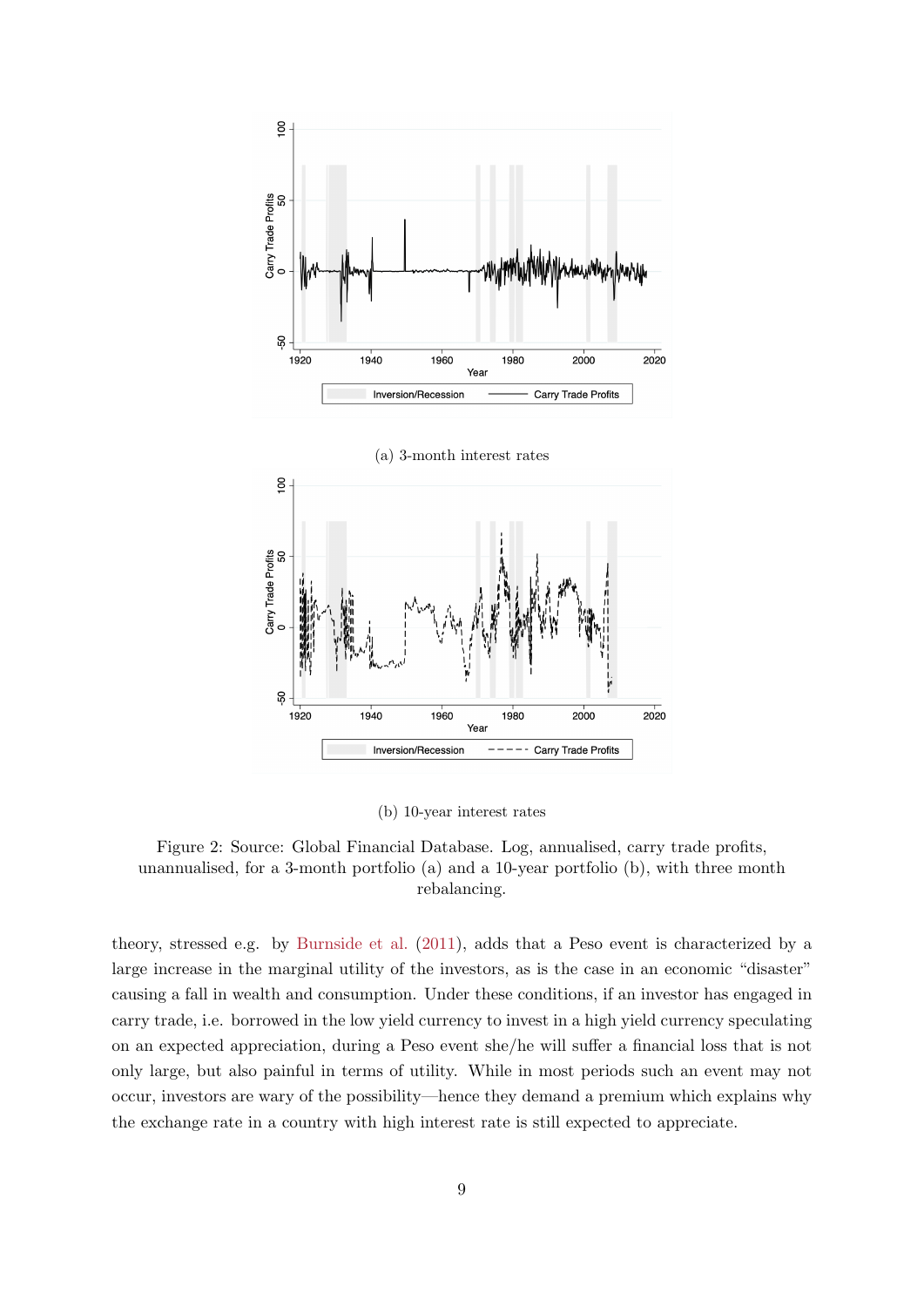The Peso problem is typically formalised as follows. Denote by  $M_{t+1}/M_t$  the one-period (month) stochastic discount factor (SDF) of an investor with access to both UK and US bonds. Let  $R_{t,1}^{\pounds}$  and  $R_{t,1}^{\$}$  denote the nominal one period interest rates on UK and US bonds respectively, where, on average,  $R_{t,1}^{\mathcal{L}} > R_{t,1}^{\$}$ . Let  $\mathcal{E}_{t+1}/\mathcal{E}_t$  denote the nominal exchange rate change, with a value greater than one corresponding to a GBP depreciation. In an equilibrium with free capital mobility, the UK-based investor must be indifferent between saving in either bond and therefore the return to a carry trade portfolio long in U.K bonds and short in U.S bonds must satisfy the following:

<span id="page-10-1"></span>
$$
\mathbb{E}_t \left[ \frac{M_{t+1}}{M_t} \left( R_{t,1}^{\mathcal{L}} - \frac{\mathcal{E}_{t+1}}{\mathcal{E}_t} R_{t,1}^{\$} \right) \right] = 0. \tag{2}
$$

Now, assume that all future states of the world can be split into two sets, a Peso-event  $(PE)$  set and a no-Peso-event set  $(NPE)$ ,  $s \in \{PE, NPE\}$ . In addition, denote with  $x^s = R_{t,1}^{\mathcal{L}}$  $\overleftarrow{\mathcal{E}^s_{t+1}}$  $\overline{\mathcal{E}^s_t}$  $R^{\$}_{t,1}$ the cash flow from the arbitrage position in the two currencies, in each state, and  $\pi_{t+1}$  is the probability of a Peso event at time  $t + 1$ . The expected discounted returns at time t, of a carry trade portfolio paying off at  $t + 1$ , can then re-written as follows:

$$
(1 - \pi_{t+1}) \mathbb{E}_t^{NPE} \left[ \frac{M_{t+1}^{NPE}}{M_t} x_{t+1}^{NPE} \right] + \pi_{t+1} \mathbb{E}_t^{PE} \left[ \frac{M_{t+1}^{PE}}{M_t} x_{t+1}^{PE} \right] = 0, \tag{3}
$$

where  $\mathbb{E}_t^{NPE}[.]$ ,  $\mathbb{E}_t^{PE}[.]$  denote expectations formed at time t conditional on  $s_{t+1} = \{NPE, PE\}$ respectively. Rearranging, we can derive the equilibrium excess return during a non-Peso event:

$$
\mathbb{E}_t^{NPE} \left[ \frac{M_{t+1}^{NPE}}{M_t} x_{t+1}^{NPE} \right] = -\hat{\pi}_{t+1} \mathbb{E}_t^{PE} \left[ \frac{M_{t+1}^{PE}}{M_t} x_{t+1}^{PE} \right] \ge 0. \tag{4}
$$

where  $\hat{\pi}_{t+1} = \frac{\pi_{t+1}}{1 - \pi}$  $\frac{n+1}{1 - \pi_{t+1}}$  is the odds-ratio for a Peso event (defined as the ratio of the probability of a Peso event occurring next period relative to its complementary probability.) An excess return outside of Peso events is required to compensate investors for the possibility of a large loss  $(x_{t+1}^{PE} << 0)$ , which carries a high valuation  $(M_{t+1}^{PE} >> 0)$  in the case of a Peso event.<sup>[12](#page-10-0)</sup> Note that, for a given excess return  $\mathbb{E}_t^{NPE}$  $\left[ M_{t+1}^{NPE}\right]$  $\begin{bmatrix} \frac{NPE}{t+1} & x_{t+1}^{NPE} \\ M_t & \end{bmatrix}$ , the smaller the probability of a Peso event, the larger the implied expected discounted losses during a Peso event, according to [\(2\)](#page-10-1). The literature has long debated how to decompose the valuation of losses during Peso events into variation in the SDF and pecuniary losses (i.e a large depreciation of the funding currency). [Burnside et al.](#page-16-3) [\(2011\)](#page-16-3) use options to discern that Peso events are predominantly driven by the former, consistent with the notion of a steep decline in consumption a la [Barro](#page-16-2) [\(2006\)](#page-16-2).

In the consensus view in the literature, UIP deviations outside crises—the excess appreciation of the high yield currency in samples without Peso events—are at least in part attributable

<span id="page-10-0"></span><sup>&</sup>lt;sup>12</sup>The excessive depreciation of the high yield currency during a Peso event is an equilibrium outcome in models with disasters risk see, e.g., in [Farhi and Gabaix](#page-16-12) [\(2016\)](#page-16-12) who consider both a global disaster risk and country-specific vulnerabilities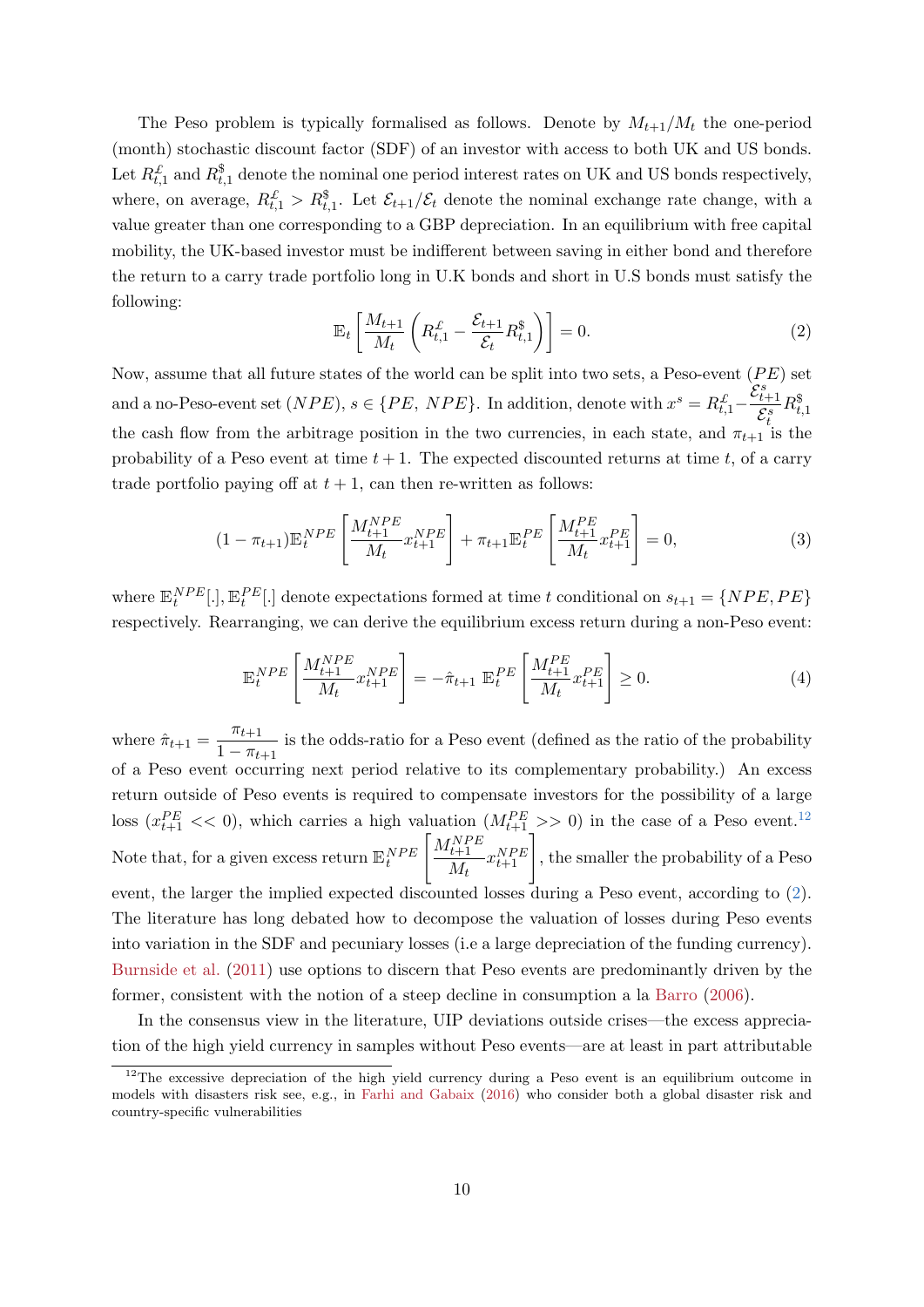to such low probability, extreme events.<sup>[13](#page-11-0)</sup> However, when a Peso event materializes in sample, the above relationship inverts:

$$
\mathbb{E}_{t}^{PE} \left[ \frac{M_{t+1}^{PE}}{M_{t}} x^{PE_{t+1}} \right] = -\frac{1}{\hat{\pi}_{t+1}} \mathbb{E}_{t}^{NPE} \left[ \frac{M_{t+1}^{NPE}}{M_{t}} x_{t+1}^{NPE} \right] \le 0.
$$
 (5)

Rolling our regressions through a peso event, we should expect to find positive UIP coefficients as we do in Figure 1. A framework relying on peso events to interpret the UIP anomaly therefore provides a natural starting point for studying switches in the sign of the coefficient on interest differentials during periods of extreme economic and financial distress.

# 3.2 Time-varying probabilities of disasters and the terms structure of carry trade

Our long time series evidence suggests that excess returns to carry-trade vary significantly both over time and investment horizons, suggesting that the perception and pricing of disaster risk is not constant. Leading papers in the literature already incorporate time variation in disaster risk in the model, most notably [Barro](#page-16-2) [\(2006\)](#page-16-2), [Gabaix](#page-17-1) [\(2012\)](#page-17-1) and [Gourio](#page-17-2) [\(2012\)](#page-17-2), either as a changing probability of disasters, or a change in their magnitude. In what follows we will characterize conditions under which time variation in disaster risk can account for the three dimensions in our empirical redefinition of the puzzle, including switches in the sign of the Fama coefficient and the decreasing term-structure of carry trade. We do so in reference to a benchmark case in which, if the perceived probability of a disaster is constant, the term structure of carry trade returns is flat outside of Peso events.

With a simple extension, we incorporate time-varying disaster risk and carry trade portfolios of different maturities in the model from the previous section. Let  $\mathbb{E}_t[(M_{t+\kappa}/M_t) x_{t+\kappa}]$  be the conditional expectation at time t of the valuation of returns in period  $t+\kappa$  and let  $\pi_{t+\kappa|t}$  be the conditional probability at time t of a Peso event occurring at  $t + \kappa$ . Consider two carry trade portfolios maturing at  $t + \kappa$ , which differ only in their maturity: a short-term (j– maturity) portfolio that pays off  $x_{t+}^{(j)}$  $_{t+\kappa}^{(j)}$  and a ( $\kappa$  – maturity) portfolio that pays off  $x_{t+\kappa}^{(\kappa)}$  $\frac{(\kappa)}{t+\kappa}$ .<sup>[14](#page-11-1)</sup> The no arbitrage pricing conditions for the short and long portfolio, respectively, can be expressed as follows,

$$
\pi_{t+\kappa|t+\kappa-j} \mathbb{E}_{t+\kappa-j}^{PE} \left[ \frac{M_{t+\kappa}}{M_{t+\kappa-j}} x_{t+\kappa}^{(j)} \right] + (1 - \pi_{t+\kappa|t+\kappa-j}) \mathbb{E}_{t+\kappa-j}^{NPE} \left[ \frac{M_{t+\kappa}}{M_{t+\kappa-j}} x_{t+\kappa}^{(j)} \right] = 0
$$
  

$$
\pi_{t+\kappa|t} \mathbb{E}_{t}^{PE} \left[ \frac{M_{t+\kappa}}{M_{t}} x_{t+\kappa}^{(\kappa)} \right] + (1 - \pi_{t+\kappa|t}) \mathbb{E}_{t}^{NPE} \left[ \frac{M_{t+\kappa}}{M_{t}} x_{t+\kappa}^{(\kappa)} \right] = 0
$$

<span id="page-11-0"></span><sup>&</sup>lt;sup>13</sup>A recent contribution by [Farhi et al.](#page-16-13) [\(2015\)](#page-16-13) stresses that the pricing equation has explanatory power even if Peso events occur in sample.

<span id="page-11-1"></span> $14$ [Lustig et al.](#page-17-4) [\(2019\)](#page-17-4) present a different version of long-run UIP expressed in holding period returns. They show that the returns to a one period carry trade portfolio consisting of  $\kappa$  maturity bonds are also zero because bond premia and exchange rate premia offset one another.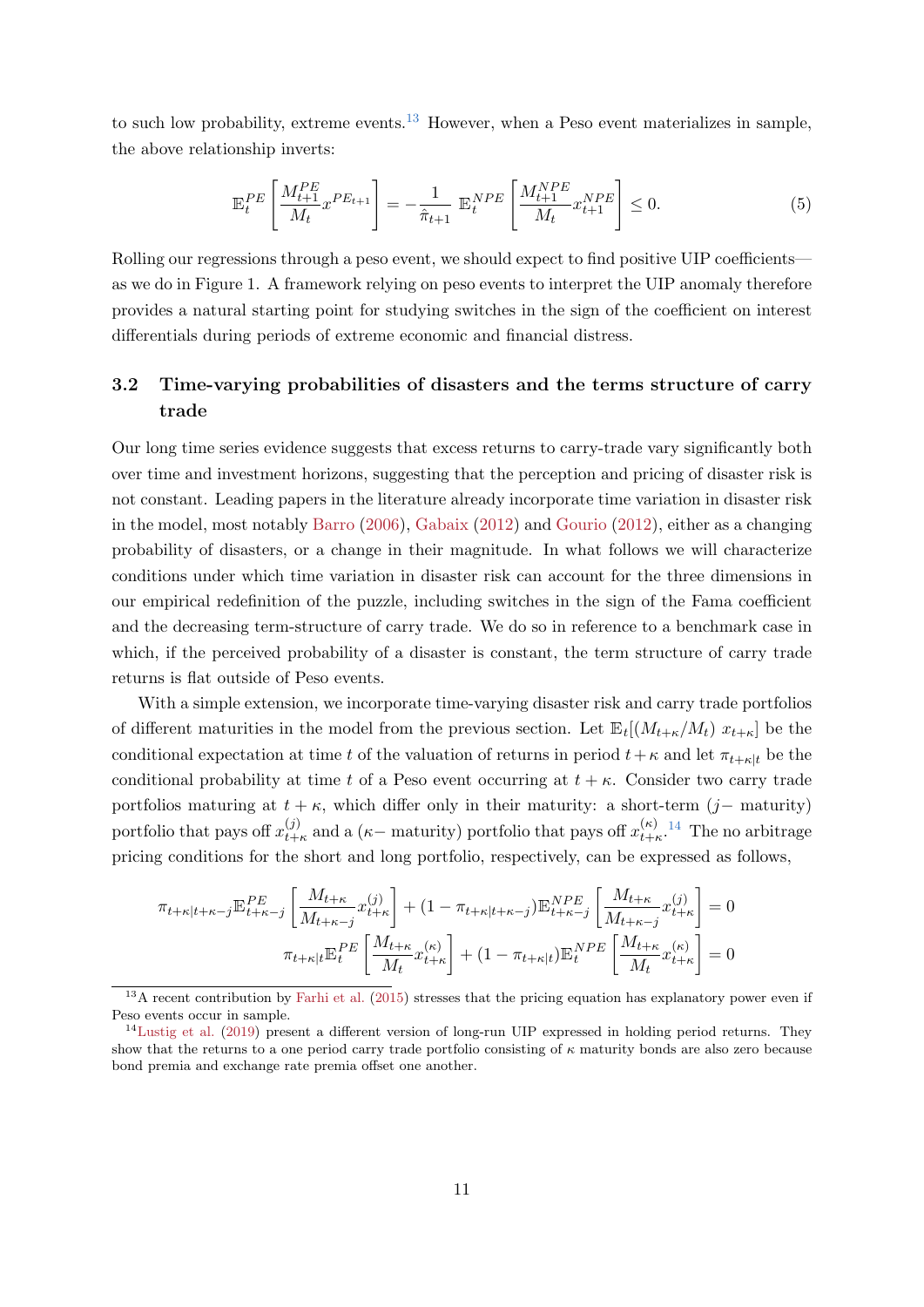Rearranging these equations in terms of excess returns in the non-Peso event state yields,

<span id="page-12-1"></span>
$$
\mathbb{E}_{t+\kappa-j}^{NPE} \left[ \frac{M_{t+\kappa}}{M_{t+\kappa-j}} x_{t+\kappa}^{(j)} \right] = -\hat{\pi}_{t+\kappa|t+\kappa-j} \mathbb{E}_{t+\kappa-j}^{PE} \left[ \frac{M_{t+\kappa}}{M_{t+\kappa-j}} x_{t+\kappa}^{(j)} \right],
$$
\n
$$
\mathbb{E}_{t}^{NPE} \left[ \frac{M_{t+\kappa}}{M_{t}} x_{t+\kappa}^{(\kappa)} \right] = -\hat{\pi}_{t+\kappa|t} \mathbb{E}_{t}^{PE} \left[ \frac{M_{t+\kappa}}{M_{t}} x_{t+\kappa}^{(\kappa)} \right]
$$
\n(6)

where  $\hat{\pi}_{t+\kappa|t+\kappa-j}$  is the conditional odds ratio at any time  $t+\kappa-j$  of being in a Peso event at  $t + \kappa$ .

Consider a benchmark case where investors value carry trade returns outside Peso event equally for  $\kappa$ − and  $j < \kappa$  maturity portfolios:

$$
E_t\left[\frac{M_{t+\kappa}^{NPE}}{M_t} x_{t+\kappa}^{NPE\ (\kappa)}\right] = E_{t+\kappa-j}\left[\frac{M_{t+\kappa}^{NPE}}{M_{t+\kappa-j}} x_{t+\kappa}^{NPE\ (j)}\right],\ \text{for all}\ j < \kappa\tag{7}
$$

This expression follows from  $(6)$  under the assumptions that: (i) the *ex-post valuation of losses* on carry trade portfolios are similar across maturities and (ii) the probability of disaster is i.i.d., such that  $\pi_{t+\kappa|t+\kappa-j}$  is given by some constant  $p^{15}$  $p^{15}$  $p^{15}$ . To take equation [\(6\)](#page-12-1) to the data, we can further assume that (iii) SDF and portfolio returns are i.i.d. conditional on being in a Peso event and not being in a Peso event, possibly with different mean and variance across the two. Under this assumption, valuation and expected returns move proportionally.

By virtue of condition (i) we can isolate the time variation in the conditional probability of disasters as the main driver of carry trade returns (outside of Peso events). A candidate process for the probability of a disaster event is one resulting from the sum of a permanent and a transitory component:

$$
\pi_t = \pi_t^{\mathbb{P}} + \pi_t^{\mathbb{T}},\tag{8}
$$

such that, conditional on a positive transitory shock to disaster probability  $\epsilon_{t+j} > 0$ ,

<span id="page-12-4"></span>
$$
\mathbb{E}_t[\pi_{t+1}^{\mathbb{P}}] = \pi_t^{\mathbb{P}}; \pi_{t+j} \ge \pi_t^{\mathbb{P}} \text{ and } \mathbb{E}_t[\pi_{t+\kappa}] = \pi_t^{\mathbb{P}},\tag{9}
$$

for some  $j < \kappa$ .<sup>[16](#page-12-2)</sup> Such a process has two key implications. First,  $\lim_{\kappa \to \infty} E_t[\hat{\pi}_{t+\kappa}] = \hat{\pi}_t^{\mathbb{P}}$  $t^{\mathbb{P}},$  which implies that carry trade returns on infinite maturity bonds, i.e evaluating [\(6\)](#page-12-1) for  $\kappa \to \infty$ , reflect the permanent component of disaster risk only.<sup>[17](#page-12-3)</sup> Second, taking the difference in the return on

$$
E_t\left[\frac{M_{t+\kappa}^{PE}}{M_t}x_{t+\kappa}^{PE\ \left(\kappa\right)}\right]\approx E_{t+\kappa-j}\left[\frac{M_{t+\kappa}^{PE}}{M_{t+\kappa-j}}x_{t+\kappa}^{PE\ (j)}\right],\,\text{for all}\,\,j<\kappa
$$

<span id="page-12-0"></span> $15$ Condition (i) implies,

<span id="page-12-2"></span><sup>&</sup>lt;sup>16</sup>The decomposition above, derived in [Lloyd and Marin](#page-17-3) [\(2019\)](#page-17-3), is useful since, as we show below, deviations from long run UIP correspond to differences in the permanent (long-run) exposure of currencies to disasters, extending the result in [Lustig et al.](#page-17-4) [\(2019\)](#page-17-4) who attribute long-run UIP deviations to permanent (Gaussian) innovations to the SDF.

<span id="page-12-3"></span> $17$ As in [Alvarez and Jermann](#page-16-14) [\(2005\)](#page-16-14) and [Lustig et al.](#page-17-4) [\(2019\)](#page-17-4), we use returns on 10-year bonds to approximate infinite maturity bonds.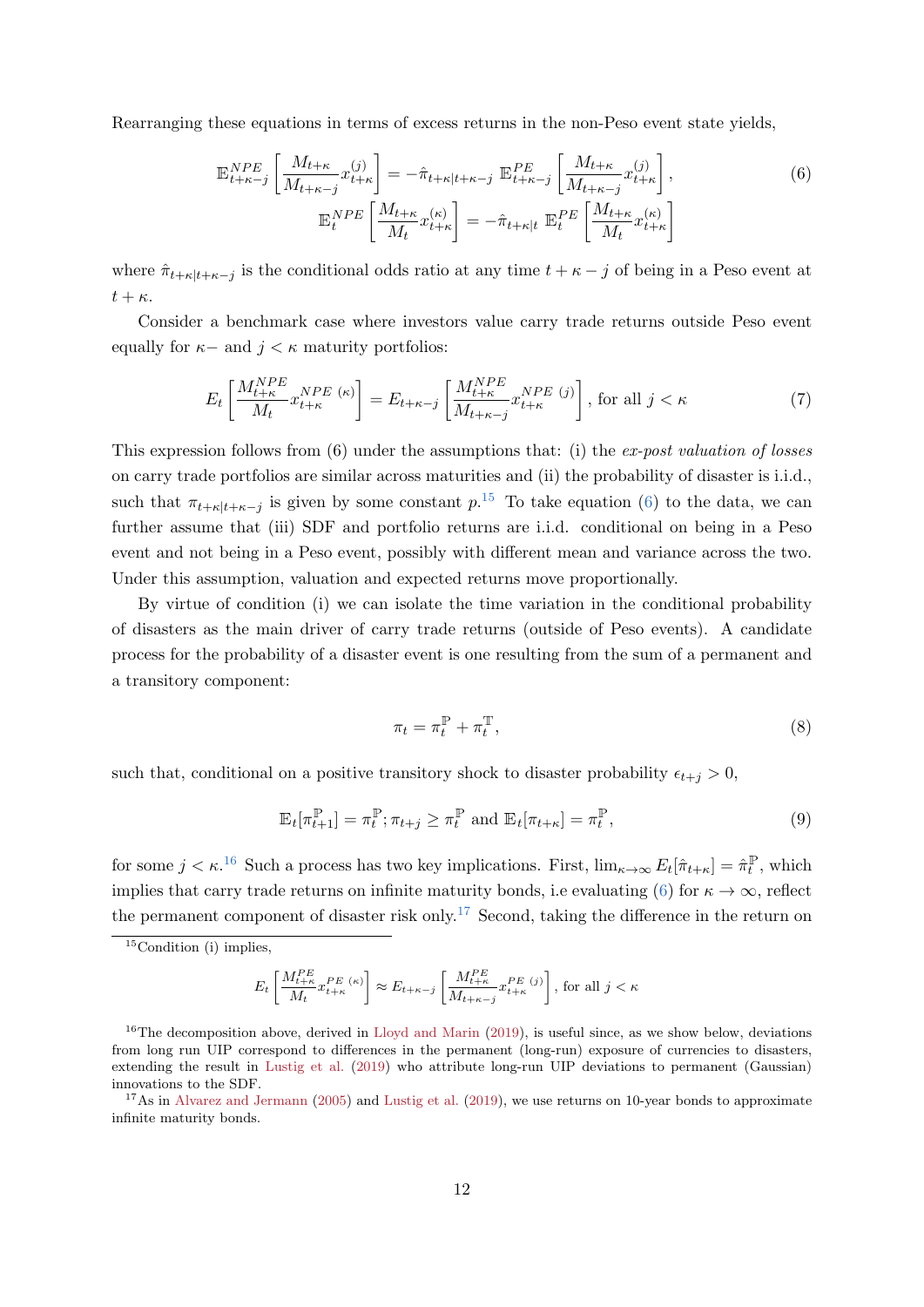the ∞−maturity portfolio and the j−maturity portfolio, shown below,

$$
\mathbb{E}_{t+\kappa-j} \left[ \frac{M_{t+\kappa}}{M_{t+\kappa-j}} x_{t+\kappa}^{(j)} \big| s_{t+\kappa} = NPE \right] = -\hat{\pi}_{t+\kappa|t+\kappa-j} \mathbb{E}_{t+\kappa-j} \left[ \frac{M_{t+\kappa}}{M_{t+\kappa-j}} x_{t+\kappa}^{(j)} \big| s_{t+\kappa} = PE \right]
$$

approximately yields the transitory component of the probability process,

$$
\hat{\pi}_{t+\kappa|t+\kappa-j} - \hat{\pi}^{\mathbb{P}}_t = \hat{\pi}^{\mathbb{T}}_{t+\kappa|t+\kappa-j}
$$

In periods when there are positive transitory innovations to disaster risk between t and  $t+\kappa-j$ (as per  $(9)$ ), the term-structure of carry trade is decreasing.<sup>[18](#page-13-0)</sup> This may not be true in all periods but, as we highlight in our numerical example below, over long samples, because  $\pi_t^{\mathbb{P}}$  $t^{\mathbb{P}}$  is small and  $\pi_t \geq 0$ , the term-structure is decreasing on average. As Barro puts it, "disasters are not offset in a probabilistic sense by bonanzas" (see [Barro](#page-16-2) [\(2006\)](#page-16-2), p.26).

Our benchmark predicts that the valuation of carry trade returns on 10-year portfolios are smaller than those on short (3-month) portfolios.

$$
\mathbb{E}_{t+\kappa-1}^{NPE} \left[ \frac{M_{t+\kappa}}{M_{t+\kappa-1}} x_{t+\kappa}^{(1)} \right] > \mathbb{E}_{t}^{NPE} \left[ \frac{M_{t+\kappa}}{M_{t}} x_{t+\kappa}^{(\kappa)} \right] \tag{10}
$$

Qualitatively, this is in line with our evidence on the Fama coefficient estimated at difference horizons (Figure 1), and, under condition (iii) above, our evidence that annualised carry trade profits are smaller at long horizons (Figure 2). It is also consistent with the fact documented by [Lustig et al.](#page-17-4) [\(2019\)](#page-17-4), that holding period carry trade returns are decreasing. Quantitatively, relatively to the benchmark model, our evidence suggests that the losses of long-maturity carry trade in a Peso event are too small—implying that the return outside Peso events are also too small.

A caveat is in order however. In our framework we take interest rates as given and thus attribute variation in carry trade profits resulting from disaster risk exclusively to variations in exchange rates. However, disaster risk may be also priced in cross-country interest rate differentials. In this case, losses during Peso events for long maturity portfolios would be partly offset by bond term premia—a point discussed e.g. by [Farhi and Gabaix](#page-16-12) [\(2016\)](#page-16-12). This is a promising avenue to improve the match of the model with the data, that we explore in related research.

#### 3.3 A numerical illustration

To illustrate how, under the probability process [\(9\)](#page-12-4), a disaster risk model can account for the three dimensions of the UIP puzzle discussed above, we conduct a simple simulation exercise. Since our mechanism does not rely on risk aversion, we set  $M_{t+\kappa}/M_{t+\kappa-j} = 1$  for all  $0 < j < \kappa$ .<sup>[19](#page-13-1)</sup>

<span id="page-13-0"></span> $18$ In contrast, if we were looking at the term structure of expected carry trade returns, these would be driven by  $\pi_{t+\kappa|t} - \pi_{t+i|t}$ , which would depend on the particular process for innovations to transitory disaster probabilities, as in [Lloyd and Marin](#page-17-3) [\(2019\)](#page-17-3).

<span id="page-13-1"></span><sup>&</sup>lt;sup>19</sup>Note that in (6) the discount factor ( $\beta$ ) appears in both sides of the equation, to the same power. Therefore setting  $\beta = 1$  is without loss of generality.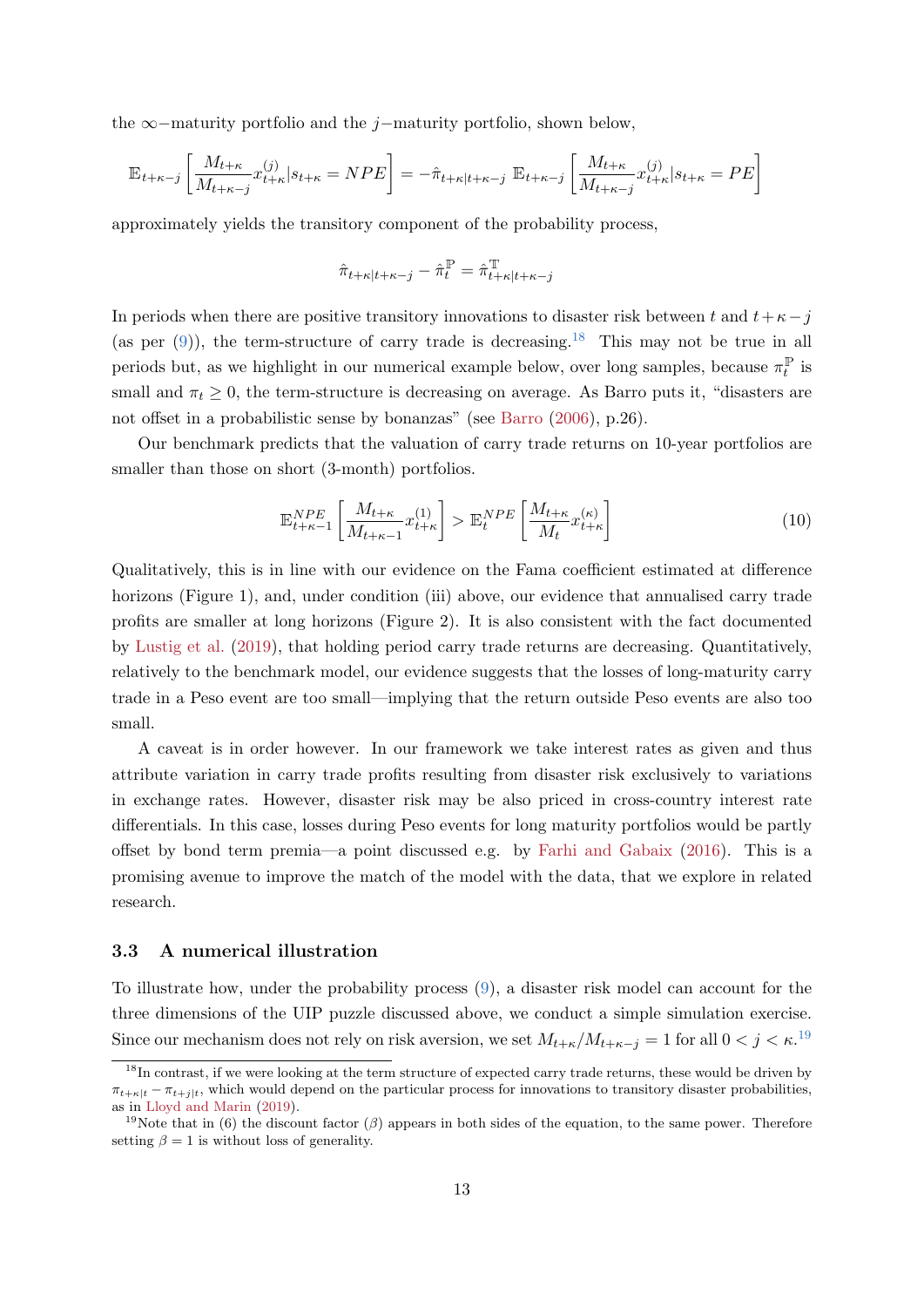We posit that, during a Peso event, annualised carry trade portfolios of all maturities deliver a loss of −100. This normalisation implies that the excess return outside of Peso events is given by 100 times the perceived probability of a Peso event. To calibrate  $\pi_t^{\mathbb{P}}$  $t_t^{\mathbb{P}}$ , we draw on [Farhi et al.](#page-16-13) [\(2015\)](#page-16-13), who use currency options to elicit the probability of sudden crashes in the 1996-2014 period and find that disaster probabilities remain low, stable and close to zero until 2007—since then, they fluctuate dramatically, exceeding 25%. Consistently, we assume that  $\log(\pi^{\mathbb{T}})$  follows an AR(1) process with  $\rho = 0.9$  and normally distributed mean-zero innovations with  $\sigma = 0.35$ . We set  $\pi_t^{\mathbb{P}} = 0.025$  in line with [Barro](#page-16-2) [\(2006\)](#page-16-2). Figure 3 (left) shows a simulation of short and long run, annualised carry trade returns, and Figure 3 (right), calculate the average term structure over the simulation.



Figure 3: (Left) Ex-post carry trade returns outside of Peso event over a simulation of 250 periods. (Right) Sample average term structure of carry trade.

In our simulation, in each period t, a cohort of identical investors form  $\kappa$  carry trade portfolios, each consisting of  $\kappa \in \{1, 2, ...T - 1\}$  maturity bonds. Key to our result on the term structure of carry trade is that an investor purchasing a  $\kappa$  maturity bond at time t, expecting a payout at  $t + \kappa$ , prices in the probability of a Peso event according to  $\pi_{t+\kappa|t}$ , whereas an investor purchasing a one period bond at time  $t + \kappa - 1$  prices according to a probability  $\pi_{t+\kappa|t+\kappa-1}$ . If innovations to the probability process between t and  $t + \kappa - 1$  are mostly positive, then the term structure of carry trade is decreasing. Intuitively, agents forming expectations nearer to the disaster (when they purchase short maturity bonds) are more likely to attribute a higher probability to a disaster, than agents who formed expectations several periods earlier (when they purchased long maturity bonds).

In closing, two straightforward extensions of our framework warrant discussion. The first assumes a stochastic  $\pi_t^P$ , subject to the restrictions outlined above which serves to increase the volatility of long-maturity carry trade returns, helping the model to improve the fit with the evidence in Figure 2b. The second introduces a regime switching process, allowing for "high" and "low risk" periods (or periods of "risk on"-"risk off"), consistent with evidence from currency options in [Farhi et al.](#page-16-13) [\(2015\)](#page-16-13), such that  $\pi_t = \pi_t^P + \mathbb{1}_t \pi_t^T$  $t_t^{\mathbb{T}},$  where  $\mathbb{1}_t \in \{0, 1\}.$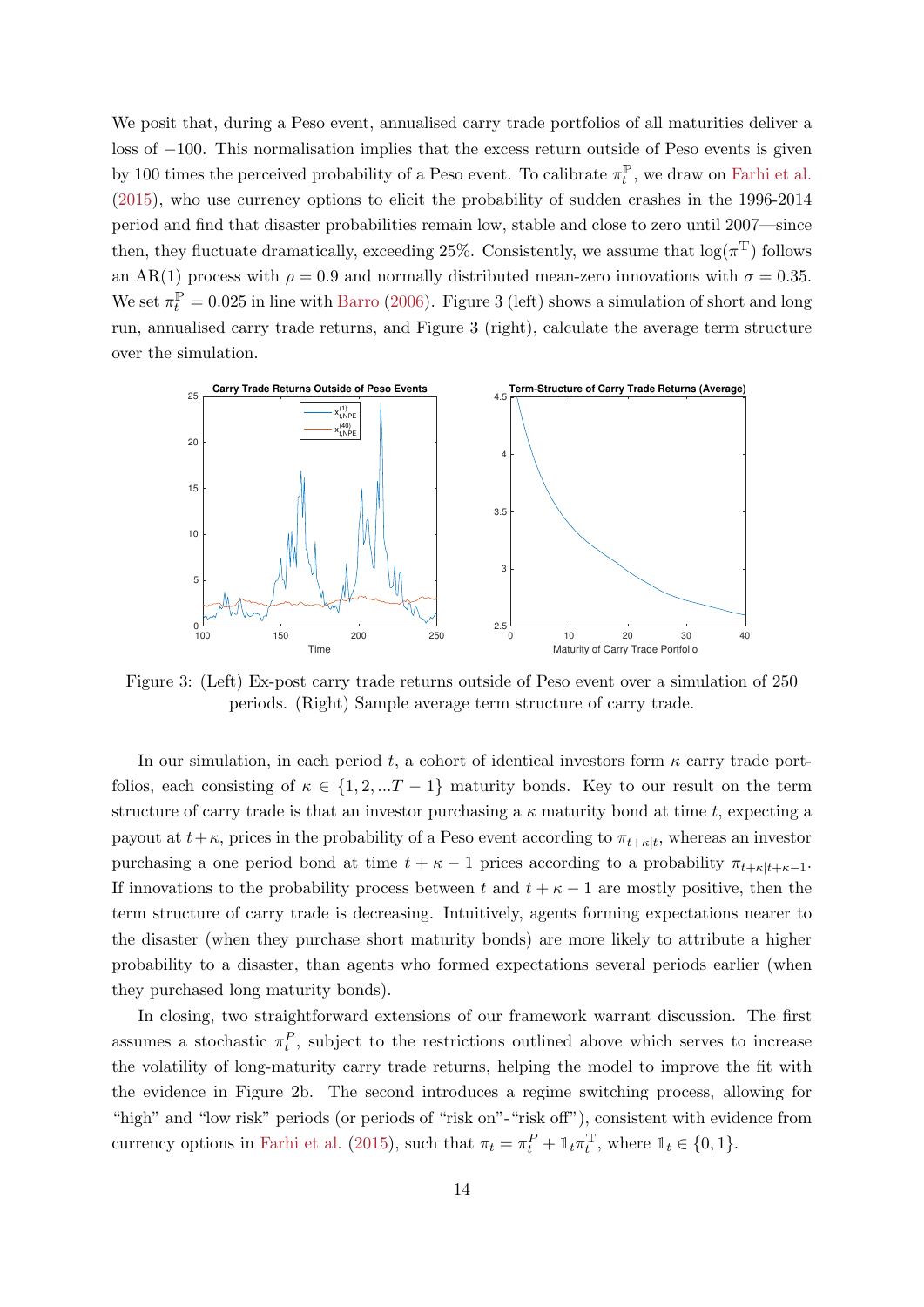### 4 Concluding Remarks

In the conventional textbook treatment, the Fama puzzle refers to the empirical finding that positive differentials systematically forecast an appreciation. In the time series of the pounddollar currency pair over the past century, however, systematic excess appreciation of high yield currencies in normal times alternates with a reversal in the anomaly. A switch in the sign of the anomaly is a recurrent feature of the data, and thus neither specific to the Great Financial Crisis, nor, arguably, incongruent with existing theories. In this sense, a reversal in the UIP anomaly cannot be primarily attributed to the unconventional monetary policy pursued during the Great Financial Crisis.

A number of contributions have pursued the idea that the UIP anomaly could be explained by events that have large consequences on asset prices and wealth (hence on discount rates of investors), but occur with very small probability and may not materialize in finite samples. If we think of crises as the realization of such events, it is natural to think of reversals in the UIP puzzle as implied by no arbitrage pricing conditional on the economy being in a "peso event".

Our contribution consists of using a long time series with non-overlapping Peso events to articulate the UIP puzzle in three key empirical dimensions that should be jointly used to discipline theory: the failure of UIP during normal times at short investment horizons, the reversal in the Fama coefficient during crises and the relative success of the UIP hypothesis at long horizons. We show that a simple framework allowing for time-varying probability of a Peso event can go a long way in explaining these three dimensions of the UIP anomaly.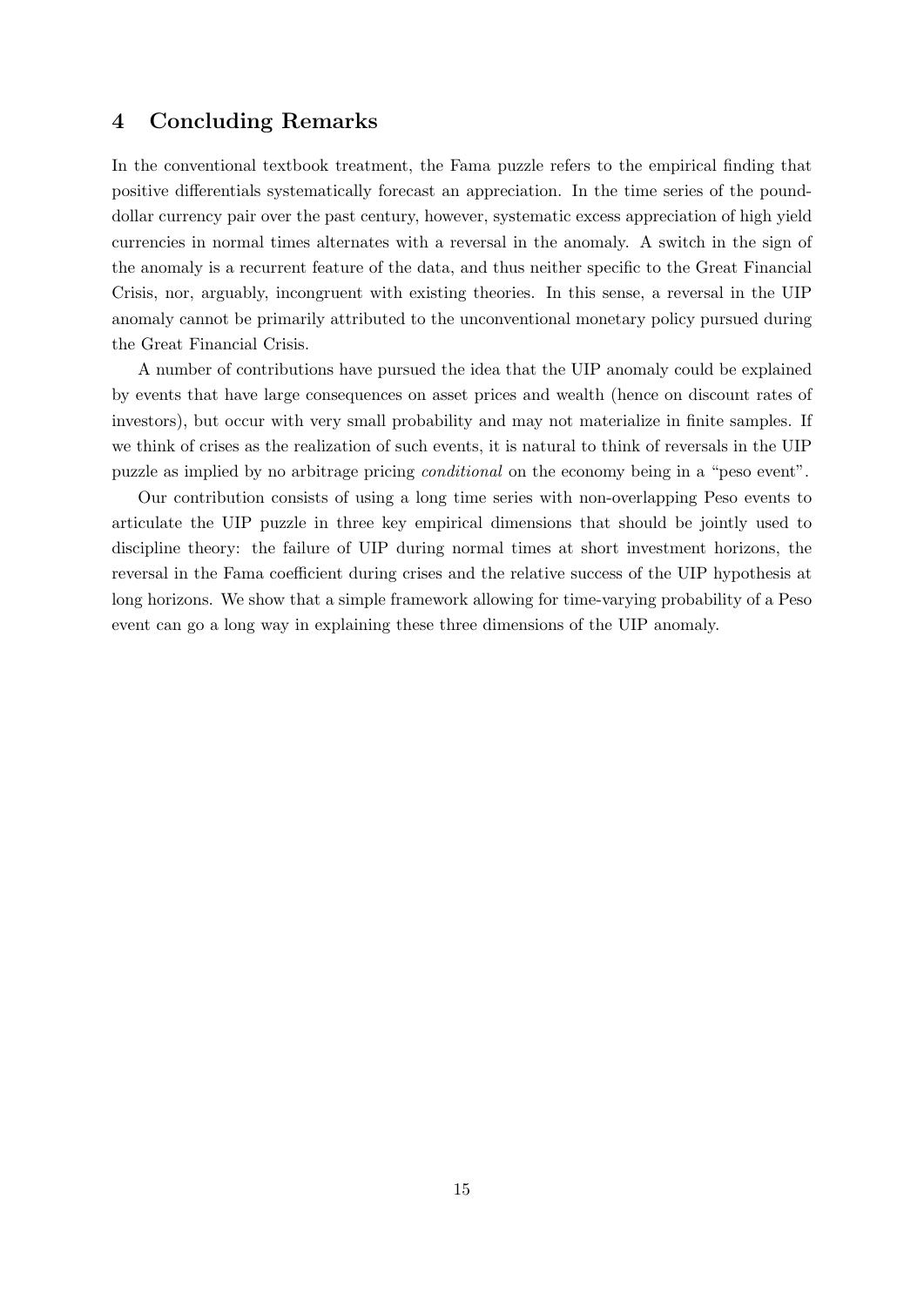### References

- <span id="page-16-14"></span>Alvarez, F. and U. J. Jermann (2005): "Using Asset Prices to Measure the Persistence of the Marginal Utility of Wealth," Econometrica, 73, 1977–2016.
- <span id="page-16-2"></span>Barro, R. J. (2006): "Rare Disasters and Asset Markets in the Twentieth Century," The Quarterly Journal of Economics, 121, 823–866.
- <span id="page-16-5"></span>BLOOMFIELD, A. (1950): Capital Imports and the American Balance of Payments, 1934-39, Chicago University Press.
- <span id="page-16-7"></span>BUITER, W., G. CORSETTI, AND P. PESENTI (1998): Financial Markets and European Monetary Cooperation, Cambridge University Press.
- <span id="page-16-3"></span>Burnside, C., M. Eichenbaum, I. Kleshchelski, and S. Rebelo (2011): "Do Peso Problems Explain the Returns to the Carry Trade?" Review of Financial Studies, 24, 853–891.
- <span id="page-16-1"></span>BUSSIÈRE, M., M. D. CHINN, L. FERRARA, AND J. HEIPERTZ (2018): "The New Fama Puzzle," NBER Working Papers 24342, National Bureau of Economic Research, Inc.
- <span id="page-16-8"></span>CHINN, M. D. AND G. MEREDITH (2005): "Testing Uncovered Interest Parity at Short and Long Horizons during the Post-Bretton Woods Era," NBER Working Papers 11077, National Bureau of Economic Research, Inc.
- <span id="page-16-10"></span>DU, W., J. IM, AND J. SCHREGER (2018): "The U.S. Treasury Premium," Journal of International Economics, 112, 167–181.
- <span id="page-16-6"></span>Eichengreen, B. and P. Temin (1997): "The Gold Standard and the Great Depression," NBER Working Papers 6060, National Bureau of Economic Research, Inc.
- <span id="page-16-4"></span>ENGEL, C. (2014): *Exchange Rates and Interest Parity*, Elsevier, vol. 4 of *Handbook of Inter*national Economics, chap. 0, 453–522.
- <span id="page-16-9"></span> $-$  (2016): "Exchange Rates, Interest Rates, and the Risk Premium," American Economic Review, 106, 436–474.
- <span id="page-16-11"></span>Engel, C. and S. P. Y. Wu (2018): "Liquidity and Exchange Rates: An Empirical Investigation," NBER Working Papers 25397, National Bureau of Economic Research, Inc.
- <span id="page-16-0"></span>Fama, E. F. (1984): "Forward and spot exchange rates," Journal of Monetary Economics, 14, 319–338.
- <span id="page-16-13"></span>Farhi, E., S. Fraiberger, X. Gabaix, R. Ranciere, and A. Verdelhan (2015): "Crash Risk in Currency Markets," Working Paper 20948, Harvard University OpenScholar.
- <span id="page-16-12"></span>FARHI, E. AND X. GABAIX (2016): "Rare Disasters and Exchange Rates," Quarterly Journal of Economics, 131, 1–52.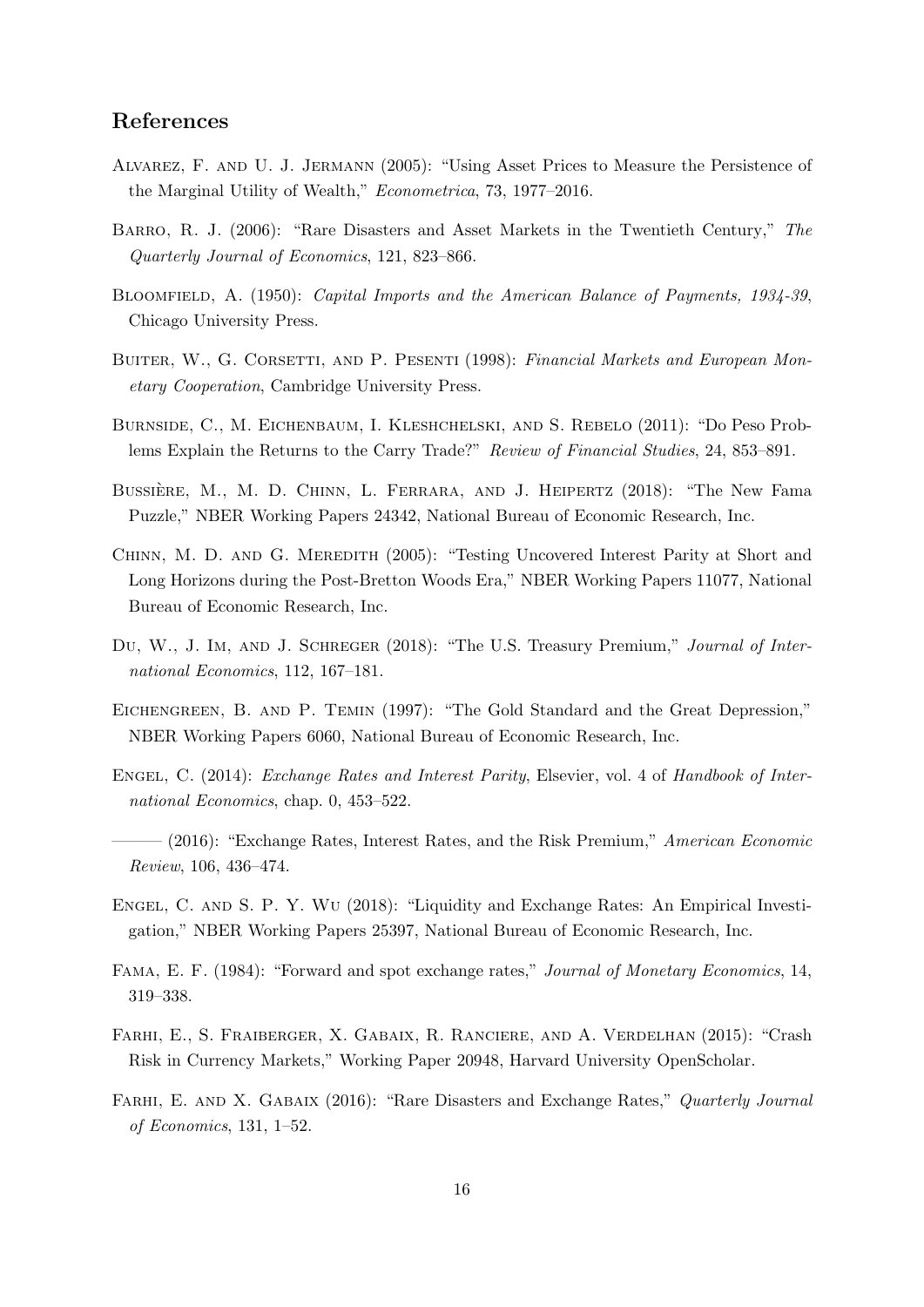- <span id="page-17-7"></span>Feinstein, C. H., P. Temin, and G. Toniolo (2008): The World Economy between the World Wars, Oxford University Press.
- <span id="page-17-5"></span>FLOOD, R. P. AND A. K. ROSE (2002): "Uncovered Interest Parity in Crisis," IMF Staff Papers, 49, 252–266.
- <span id="page-17-1"></span>Gabaix, X. (2012): "Variable Rare Disasters: An Exactly Solved Framework for Ten Puzzles in Macro-Finance," The Quarterly Journal of Economics, 127, 645–700.
- <span id="page-17-6"></span>Ghosh, A. R. and M. S. Qureshi (2016): "Whats In a Name? That Which We Call Capital Controls," IMF Working Papers 16/25, International Monetary Fund.
- <span id="page-17-2"></span>Gourio, F. (2012): "Disaster Risk and Business Cycles," American Economic Review, 102, 2734–2766.
- <span id="page-17-3"></span>LLOYD, S. P. AND E. A. MARIN (2019): "Exchange Rate Risk and Business Cycles," Cambridge Working Paper.
- <span id="page-17-4"></span>LUSTIG, H., A. STATHOPOULOS, AND A. VERDELHAN (2019): "The Term Structure of Currency Carry Trade Risk Premia," American Economic Review, Forthcomin.
- <span id="page-17-8"></span>PIAZZESI, M. AND M. SCHNEIDER (2007): "Equilibrium Yield Curves," in NBER Macroeconomics Annual 2006, Volume 21, National Bureau of Economic Research, Inc, NBER Chapters, 389–472.
- <span id="page-17-0"></span>STAVRAKEVA, V. AND J. TANG (2018): "Exchange Rates and Unconventional Monetary Policy," .
- <span id="page-17-9"></span>WRIGHT, J. H. (2011): "Term Premia and Inflation Uncertainty: Empirical Evidence from an International Panel Dataset," American Economic Review, 101, 1514–1534.